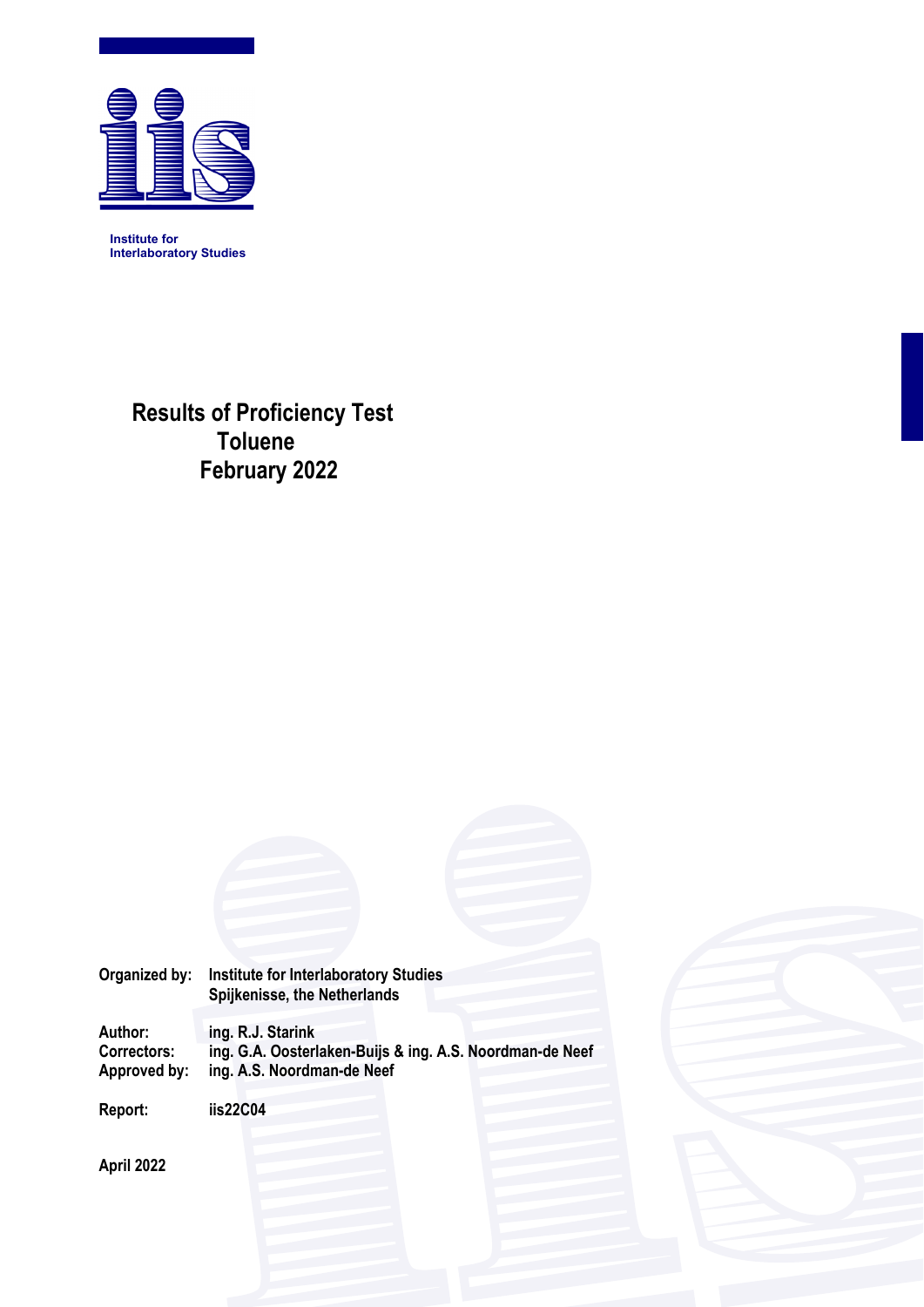## **CONTENTS**

| $\mathbf{1}$   |                                                                           |  |
|----------------|---------------------------------------------------------------------------|--|
| 2              |                                                                           |  |
| 2.1            |                                                                           |  |
| 2.2            |                                                                           |  |
| 2.3            |                                                                           |  |
| 2.4            |                                                                           |  |
| 2.5            |                                                                           |  |
| 2.6            |                                                                           |  |
| 3              |                                                                           |  |
| 3.1            |                                                                           |  |
| 3.2            |                                                                           |  |
| 3.3            |                                                                           |  |
| $\overline{4}$ |                                                                           |  |
| 4.1            |                                                                           |  |
| 4.2            |                                                                           |  |
| 4.3            | COMPARISON OF THE PROFICIENCY TEST OF FEBRUARY 2022 WITH PREVIOUS PTS  10 |  |

Appendices: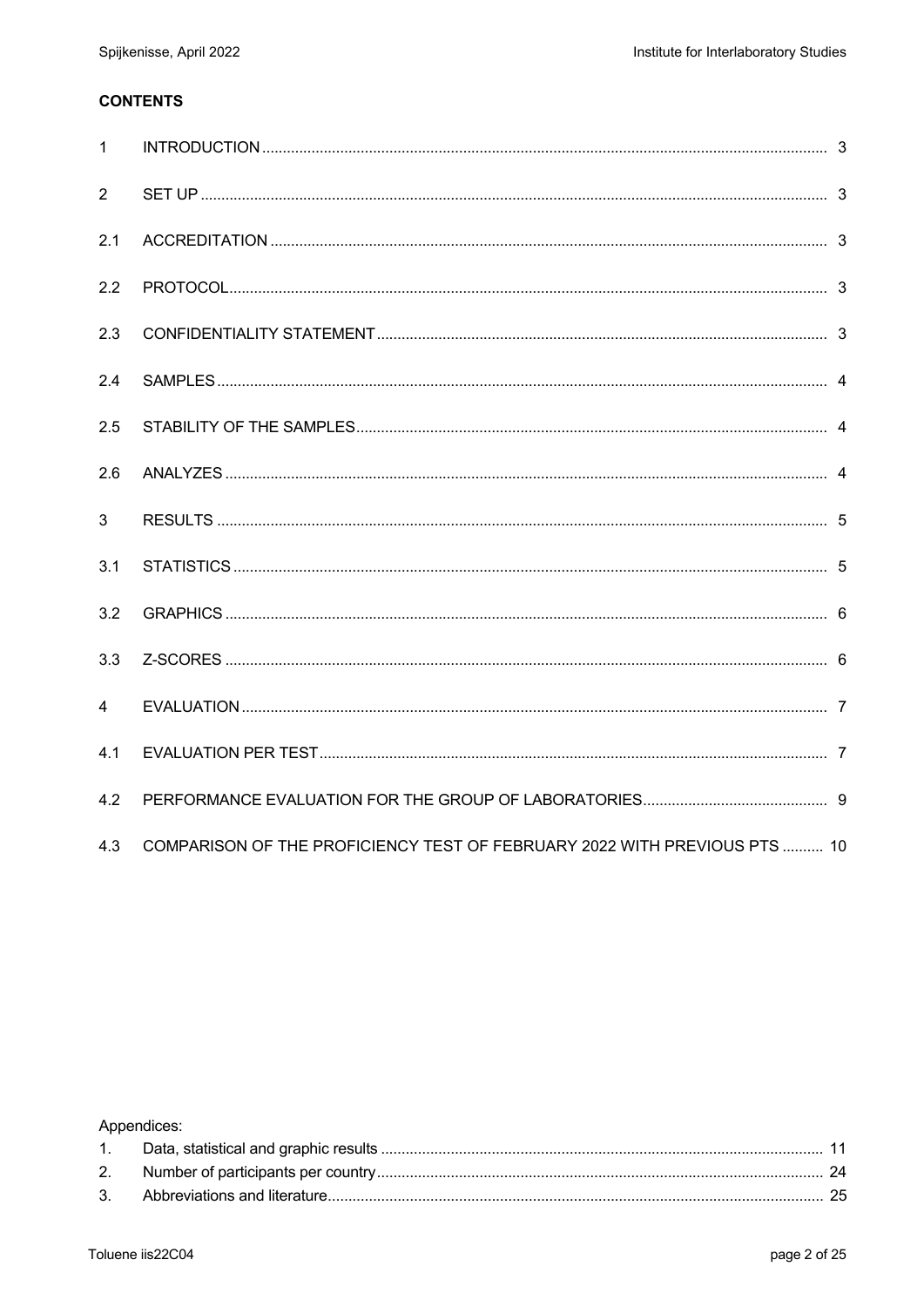### **1 INTRODUCTION**

Since 1999 the Institute for Interlaboratory Studies (iis) organizes a proficiency scheme for the analysis of Toluene in accordance with the latest version of ASTM D841 every year. During the annual proficiency testing program 2021/2022 it was decided to continue the round robin for the analysis of Toluene.

In this interlaboratory study 39 laboratories in 21 different countries registered for participation. See appendix 2 for the number of participants per country. In this report the results of the Toluene proficiency test are presented and discussed. This report is also electronically available through the iis website www.iisnl.com.

### **2 SET UP**

The Institute for Interlaboratory Studies (iis) in Spijkenisse, the Netherlands, was the organizer of this proficiency test (PT). Sample analyzes for fit-for-use and homogeneity testing were subcontracted to an ISO/IEC17025 accredited laboratory. It was decided to send one sample Toluene in a 1L bottle and labelled #22021. The participants were requested to report rounded and unrounded test results. The unrounded test results were preferably used for statistical evaluation.

## **2.1 ACCREDITATION**

The Institute for Interlaboratory Studies in Spijkenisse, the Netherlands, is accredited in agreement with ISO/IEC17043:2010 (R007), since January 2000, by the Dutch Accreditation Council (Raad voor Accreditatie). This PT falls under the accredited scope. This ensures strict adherence to protocols for sample preparation and statistical evaluation and 100% confidentiality of participant's data. Feedback from the participants on the reported data is encouraged and customer's satisfaction is measured on regular basis by sending out questionnaires.

## **2.2 PROTOCOL**

The protocol followed in the organization of this proficiency test was the one as described for proficiency testing in the report 'iis Interlaboratory Studies: Protocol for the Organisation, Statistics and Evaluation' of June 2018 (iis-protocol, version 3.5). This protocol is electronically available through the iis website www.iisnl.com, from the FAQ page.

### **2.3 CONFIDENTIALITY STATEMENT**

All data presented in this report must be regarded as confidential and for use by the participating companies only. Disclosure of the information in this report is only allowed by means of the entire report. Use of the contents of this report for third parties is only allowed by written permission of the Institute for Interlaboratory Studies. Disclosure of the identity of one or more of the participating companies will be done only after receipt of a written agreement of the companies involved.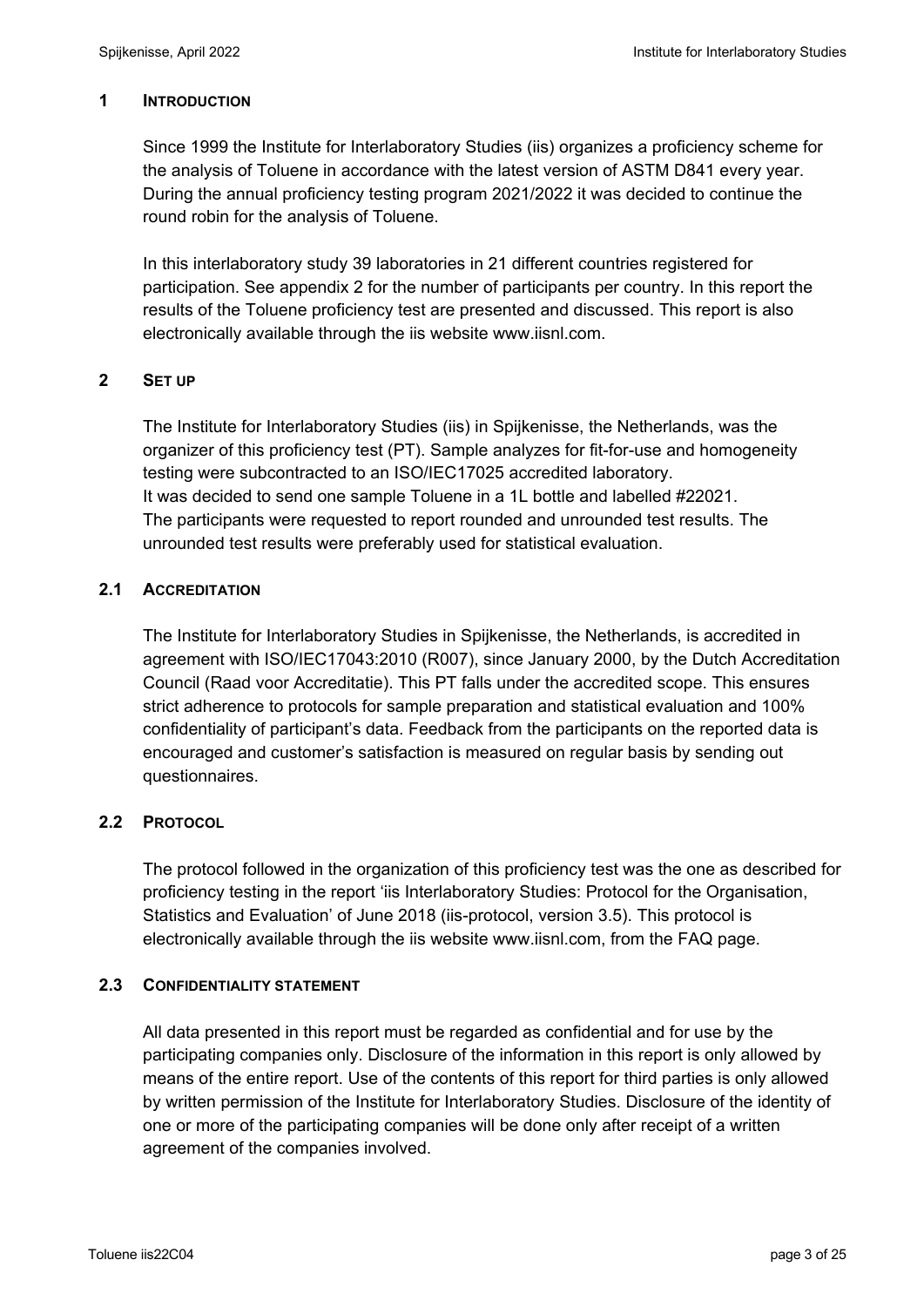### **2.4 SAMPLES**

A batch of approximately 100 liters of Toluene was obtained from a local chemical supplier. After homogenization 60 amber glass bottles of 1L were filled and labelled #22021. The homogeneity of the subsamples was checked by determination of Density at 20˚C in accordance with ASTM D4052 on 8 stratified randomly selected subsamples.

|                 | Density at 20°C<br>in kg/L |
|-----------------|----------------------------|
| sample #22021-1 | 0.86679                    |
| sample #22021-2 | 0.86679                    |
| sample #22021-3 | 0.86679                    |
| sample #22021-4 | 0.86679                    |
| sample #22021-5 | 0.86679                    |
| sample #22021-6 | 0.86679                    |
| sample #22021-7 | 0.86678                    |
| sample #22021-8 | 0.86679                    |

Table 1: homogeneity test results of subsamples #22021

From the above test results the repeatability was calculated and compared with 0.3 times the reproducibility of the reference test method in agreement with the procedure of ISO13528, Annex B2 in the next table.

|                                 | Density at 20°C<br>in kg/L |
|---------------------------------|----------------------------|
| r (observed)                    | 0.00001                    |
| reference test method           | ISO12185:96                |
| 0.3 x R (reference test method) | 0.00015                    |

Table 2: evaluation of repeatability of subsamples #22021

The calculated repeatability is in agreement with 0.3 times the reproducibility of the reference test method. Therefore, homogeneity of the subsamples was assumed.

To each of the participating laboratories one sample Toluene labelled #22021 was sent on February 2, 2022. An SDS was added to the sample package.

### **2.5 STABILITY OF THE SAMPLES**

The stability of Toluene packed in amber glass bottles was checked. The material was found sufficiently stable for the period of the proficiency test.

### **2.6 ANALYZES**

The participants were requested to determine Acid Wash Color, Appearance, Color Pt/Co, Copper Corrosion, Density at 20°C, Distillation (IBP, 50% recovered, DP and range), Purity by GC, Benzene, Nonaromatics, Total Impurities, Refractive Index at 25°C and Water.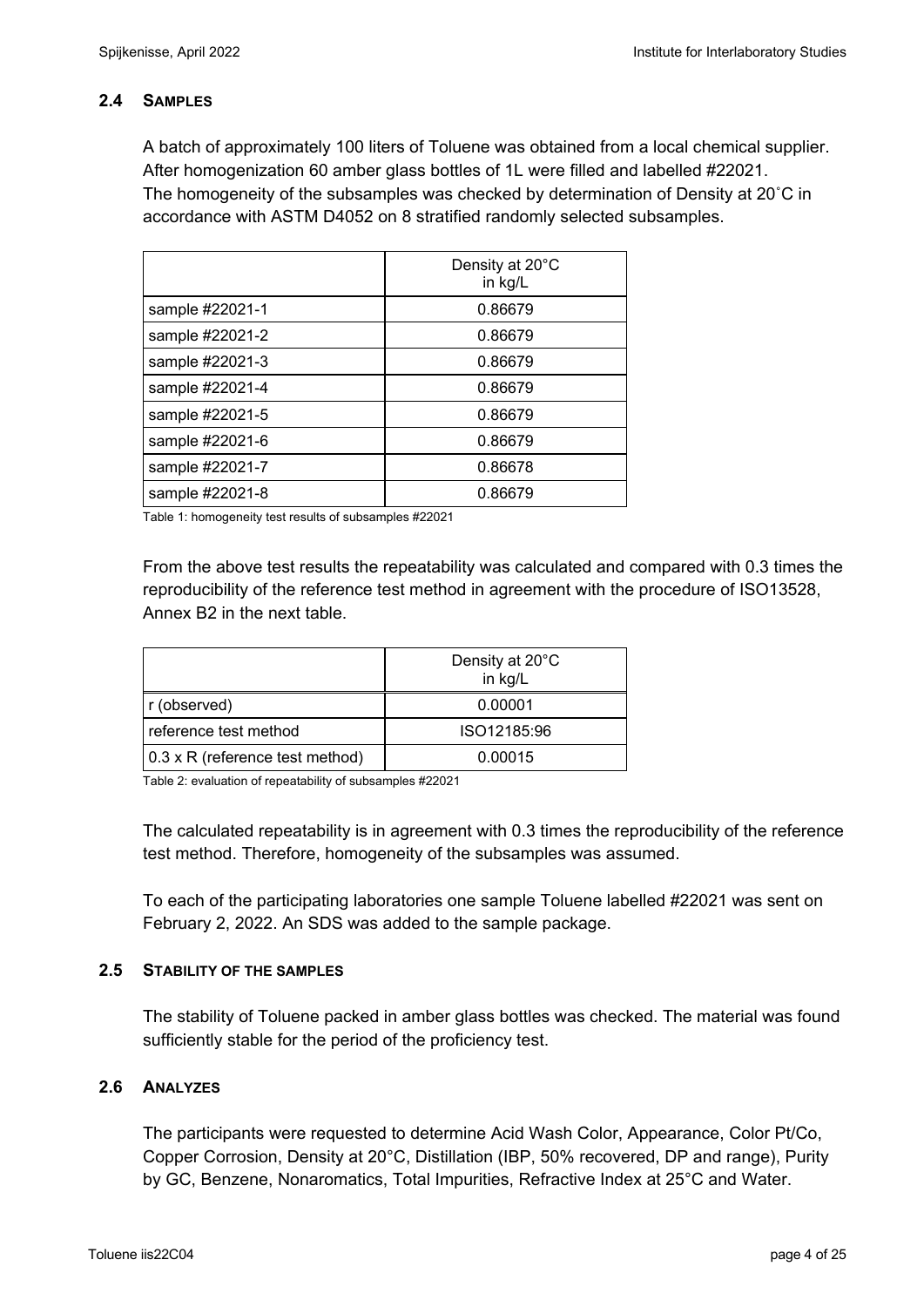It was explicitly requested to treat the sample as if it was a routine sample and to report the test results using the indicated units on the report form and not to round the test results, but report as much significant figures as possible. It was also requested not to report 'less than' test results, which are above the detection limit, because such test results cannot be used for meaningful statistical evaluations.

To get comparable test results a detailed report form and a letter of instructions are prepared. On the report form the reporting units are given as well as the reference test methods (when applicable) that will be used during the evaluation. The detailed report form and the letter of instructions are both made available on the data entry portal www.kpmd.co.uk/sgs-iis/. The participating laboratories are also requested to confirm the sample receipt on this data entry portal. The letter of instructions can also be downloaded from the iis website www.iisnl.com.

### **3 RESULTS**

During five weeks after sample dispatch, the test results of the individual laboratories were gathered via the data entry portal www.kpmd.co.uk/sgs-iis/. The reported test results are tabulated per determination in appendix 1 of this report. The laboratories are presented by their code numbers.

Directly after the deadline, a reminder was sent to those laboratories that had not reported test results at that moment. Shortly after the deadline, the available test results were screened for suspect data. A test result was called suspect in case the Huber Elimination Rule (a robust outlier test) found it to be an outlier. The laboratories that produced these suspect data were asked to check the reported test results (no reanalyzes). Additional or corrected test results are used for data analysis and the original test results are placed under 'Remarks' in the result tables in appendix 1. Test results that came in after the deadline were not taken into account in this screening for suspect data and thus these participants were not requested for checks.

### **3.1 STATISTICS**

The protocol followed in the organization of this proficiency test was the one as described for proficiency testing in the report 'iis Interlaboratory Studies: Protocol for the Organisation, Statistics and Evaluation' of June 2018 (iis-protocol, version 3.5). For the statistical evaluation the *unrounded* (when available) figures were used instead of the rounded test results. Test results reported as '<…' or '>…' were not used in the statistical evaluation.

First, the normality of the distribution of the various data sets per determination was checked by means of the Lilliefors-test, a variant of the Kolmogorov-Smirnov test and by the calculation of skewness and kurtosis. Evaluation of the three normality indicators in combination with the visual evaluation of the graphic Kernel density plot, lead to judgement of the normality being either 'unknown', 'OK', 'suspect' or 'not OK'. After removal of outliers, this check was repeated. If a data set does not have a normal distribution, the (results of the) statistical evaluation should be used with due care.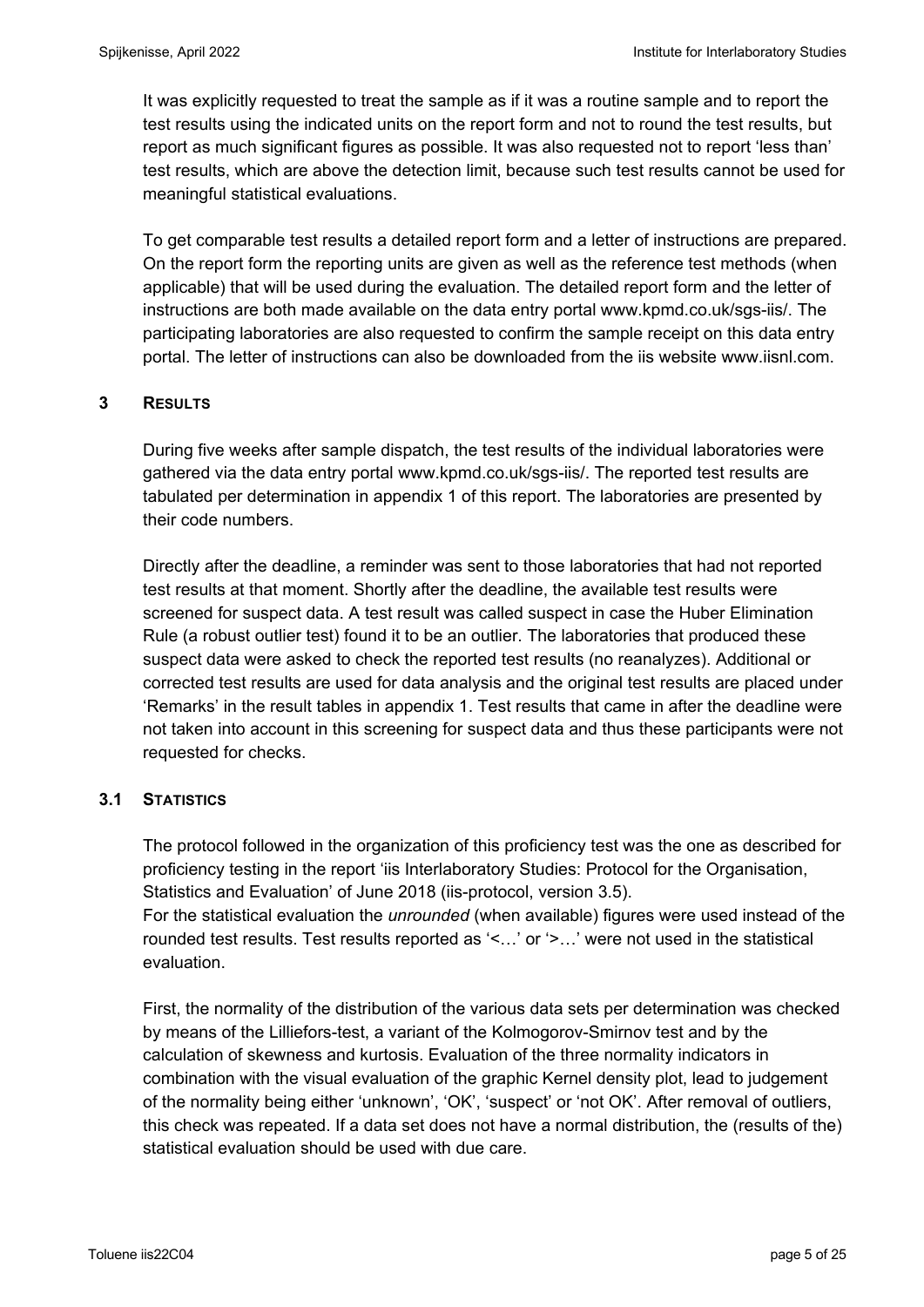The assigned value is determined by consensus based on the test results of the group of participants after rejection of the statistical outliers and/or suspect data.

According to ISO13528 all (original received or corrected) test results per determination were submitted to outlier tests. In the iis procedure for proficiency tests, outliers are detected prior to calculation of the mean, standard deviation and reproducibility. For small data sets, Dixon (up to20 test results) or Grubbs (up to 40 test results) outlier tests can be used. For larger data sets (above 20 test results) Rosner's outlier test can be used. Outliers are marked by  $D(0.01)$  for the Dixon's test, by  $G(0.01)$  or  $DG(0.01)$  for the Grubbs' test and by  $R(0.01)$  for the Rosner's test. Stragglers are marked by D(0.05) for the Dixon's test, by G(0.05) or DG(0.05) for the Grubbs' test and by R(0.05) for the Rosner's test. Both outliers and stragglers were not included in the calculations of averages and standard deviations.

For each assigned value the uncertainty was determined in accordance with ISO13528. Subsequently the calculated uncertainty was evaluated against the respective requirement based on the target reproducibility in accordance with ISO13528. In this PT, the criterion of ISO13528, paragraph 9.2.1. was met for all evaluated tests, therefore, the uncertainty of all assigned values may be negligible and need not be included in the PT report.

Finally, the reproducibilities were calculated from the standard deviations by multiplying them with a factor of 2.8.

## **3.2 GRAPHICS**

In order to visualize the data against the reproducibilities from literature, Gauss plots were made, using the sorted data for one determination (see appendix 1). On the Y-axis the reported test results are plotted. The corresponding laboratory numbers are on the X-axis. The straight horizontal line presents the consensus value (a trimmed mean). The four striped lines, parallel to the consensus value line, are the +3s, +2s, -2s and -3s target reproducibility limits of the selected reference test method. Outliers and other data, which were excluded from the calculations, are represented as a cross. Accepted data are represented as a triangle.

Furthermore, Kernel Density Graphs were made. This is a method for producing a smooth density approximation to a set of data that avoids some problems associated with histograms. Also, a normal Gauss curve (dotted line) was projected over the Kernel Density Graph (smooth line) for reference. The Gauss curve is calculated from the consensus value and the corresponding standard deviation.

## **3.3 Z-SCORES**

To evaluate the performance of the participating laboratories the z-scores were calculated. As it was decided to evaluate the performance of the participants in this proficiency test (PT) against the literature requirements (derived from e.g. ISO or ASTM test methods), the z-scores were calculated using a target standard deviation. This results in an evaluation independent of the variation of this interlaboratory study.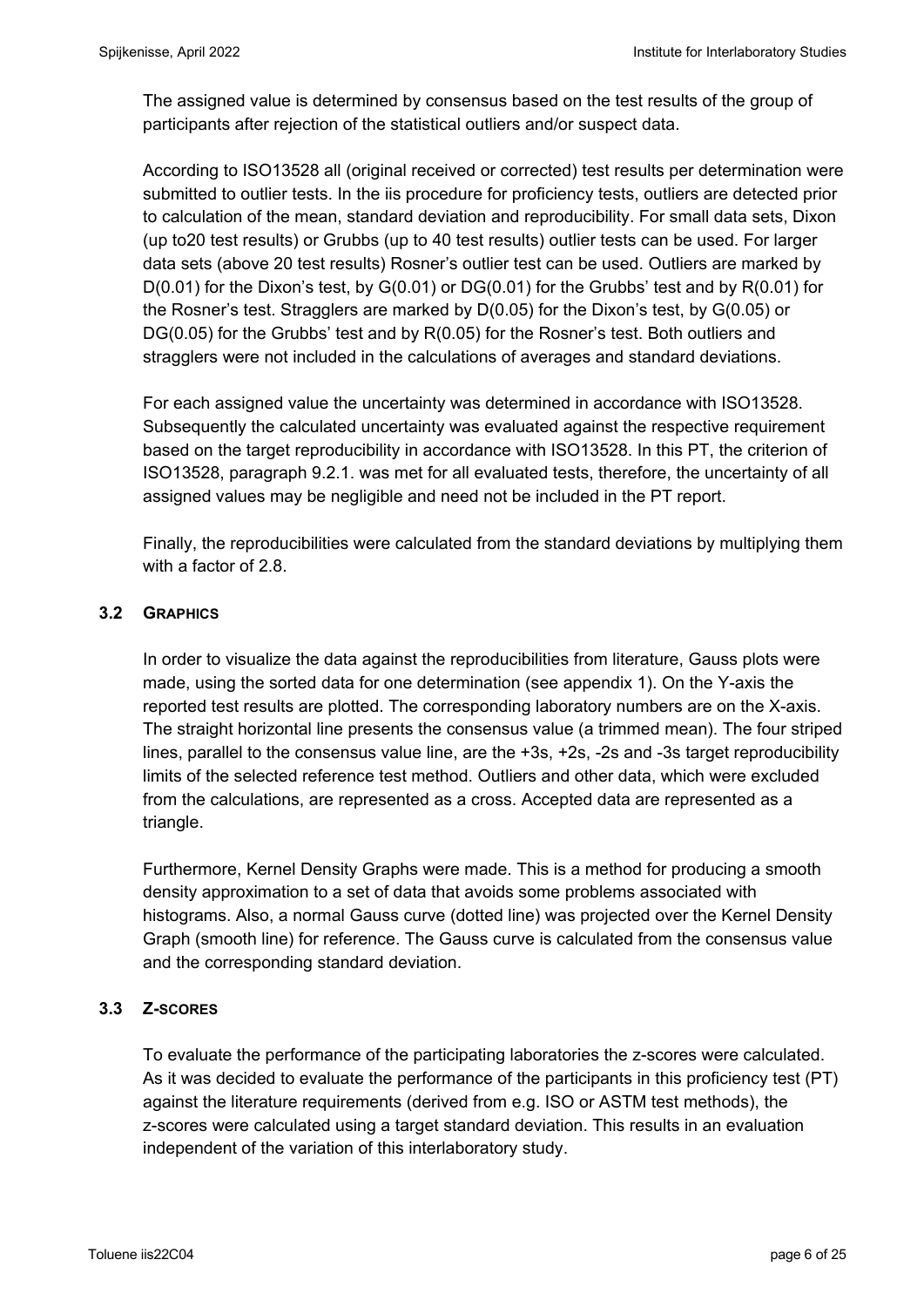The target standard deviation was calculated from the literature reproducibility by division with 2.8. In case no literature reproducibility was available, other target values were used, like Horwitz or an estimated reproducibility based on former iis proficiency tests.

When a laboratory did use a test method with a reproducibility that is significantly different from the reproducibility of the reference test method used in this report, it is strongly advised to recalculate the z-score, while using the reproducibility of the actual test method used, this in order to evaluate whether the reported test result is fit-for-use.

The z-scores were calculated according to:

```
Z_{\text{target}} = (test result - average of PT) / target standard deviation
```
The  $z_{\text{(target)}}$  scores are listed in the test result tables in appendix 1.

Absolute values for z<2 are very common and absolute values for z>3 are very rare.

The usual interpretation of z-scores is as follows:

|        | $ z  < 1$ good             |
|--------|----------------------------|
|        | $1 <  z  < 2$ satisfactory |
|        | $2 <  z  < 3$ questionable |
| 3 <  z | unsatisfactory             |

### **4 EVALUATION**

Some problems were encountered with the dispatch of the samples due to COVID-19 pandemic. Therefore, the reporting time on the data entry portal was extended with another two weeks. One participant reported test results after the extended final reporting date and eight participants did not report any test results. Not all participants were able to report all tests requested.

In total 31 participants reported 276 numerical test results. Observed were 12 outlying test results, which is 4.3%. In proficiency tests outlier percentages of 3% - 7.5% are quite normal.

Not all data sets proved to have a normal Gaussian distribution. These are referred to as "not OK" or "suspect". The statistical evaluation of these data sets should be used with due care, see also paragraph 3.1.

## **4.1 EVALUATION PER TEST**

In this section the reported test results are discussed per test. The test methods, which were used by the various laboratories, were taken into account for explaining the observed differences when possible and applicable. These test methods are also in the tables together with the reported test results in appendix 1. The abbreviations, used in these tables, are explained in appendix 3.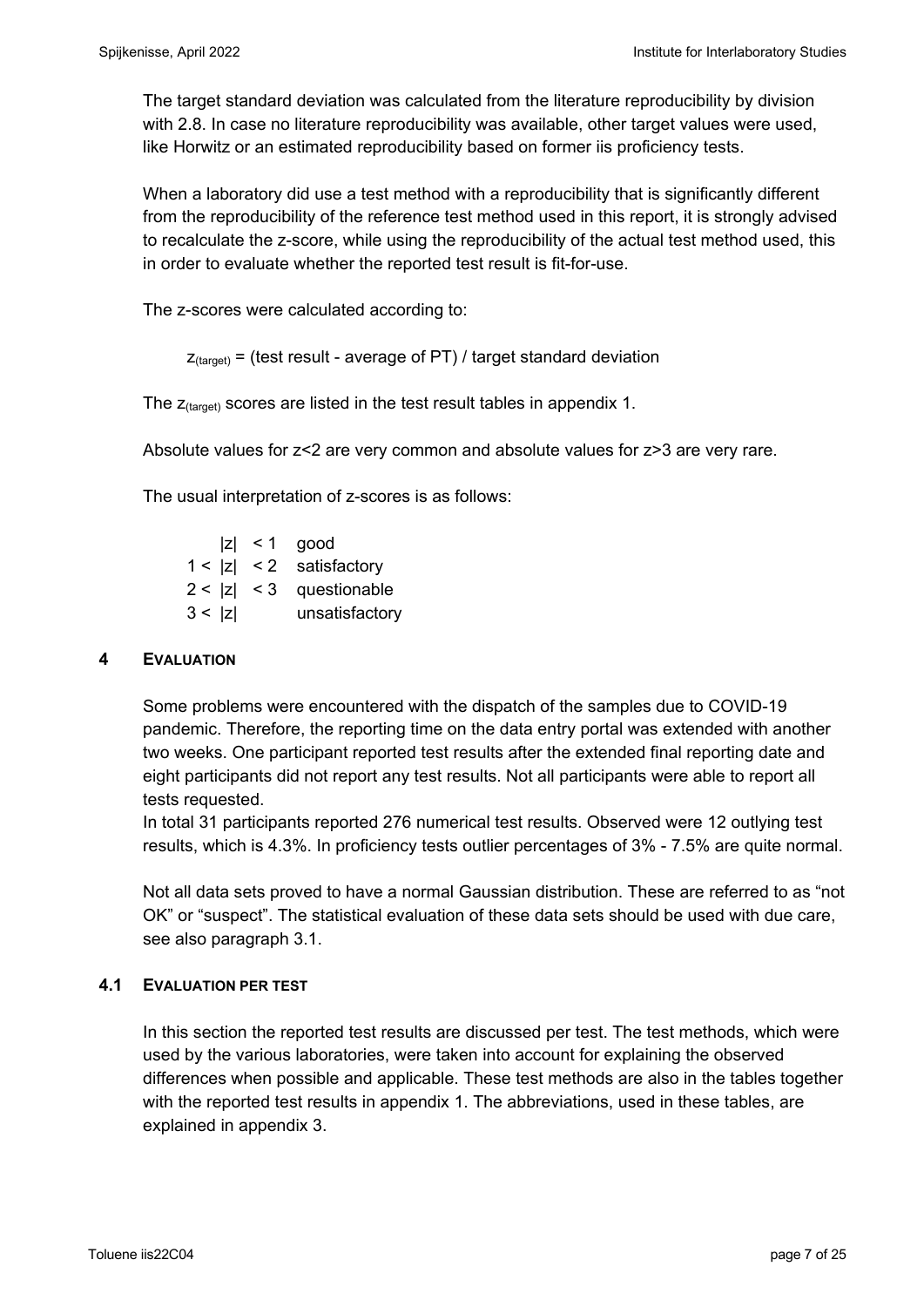In the iis PT reports ASTM test methods are referred to with a number (e.g. D1209) and an added designation for the year that the test method was adopted or revised (e.g. D1209:05). If applicable, a designation in parentheses is added to designate the year of reapproval (e.g. D1209:05(2019)). In the test results tables of appendix 1 only the method number (sub) and year of adoption or revision (e.g. D1209:05) will be used.

Unfortunately, a suitable reference test method providing the precision data is not available for all determinations. For these tests the calculated reproducibility was compared against the estimated reproducibility calculated with the Horwitz equation.

- Acid Wash Color: This determination was not problematic. No statistical outliers were observed. The calculated reproducibility is in agreement with the requirements of ASTM D848:18.
- Appearance: This determination was not problematic. All reporting participants agreed about the appearance of the sample, which was bright, clear and free of suspended matter (Pass).
- Color Pt/Co: This determination was not problematic. No statistical outliers were observed. The calculated reproducibility is in agreement with the requirements of ASTM D5386:16 and ASTM D1209:05(2019).
- Copper Corrosion: This determination was not problematic. All reporting participants agreed on a result of 1a/b (Pass).
- Density at 20°C: This determination was not problematic. One statistical outlier was observed. The calculated reproducibility after rejection of the statistical outlier is in agreement with the requirements of ISO12185:96.
- Distillation: This determination was not problematic. In total five statistical outliers were observed over three parameters. All calculated reproducibilities after rejection of the statistical outliers are in agreement with the requirements of ASTM D850:21 automated or manual mode.
- Purity: This determination was problematic. One statistical outlier was observed. The calculated reproducibility after rejection of the statistical outlier is not in agreement with the requirements of ASTM D7504:21.
- Benzene: This determination may be problematic. One statistical outlier was observed. In ASTM D7504:21 is the given reproducibility related to a much higher level of Benzene. Extrapolation of the literature reproducibility with the mean in this PT gives an unrealistic small reproducibility. Therefore, it was decided not to calculate z-scores.
- Nonaromatics: This determination was not problematic. One statistical outlier was observed. The calculated reproducibility after rejection of the statistical outlier is in agreement with the requirements of ASTM D7504:21.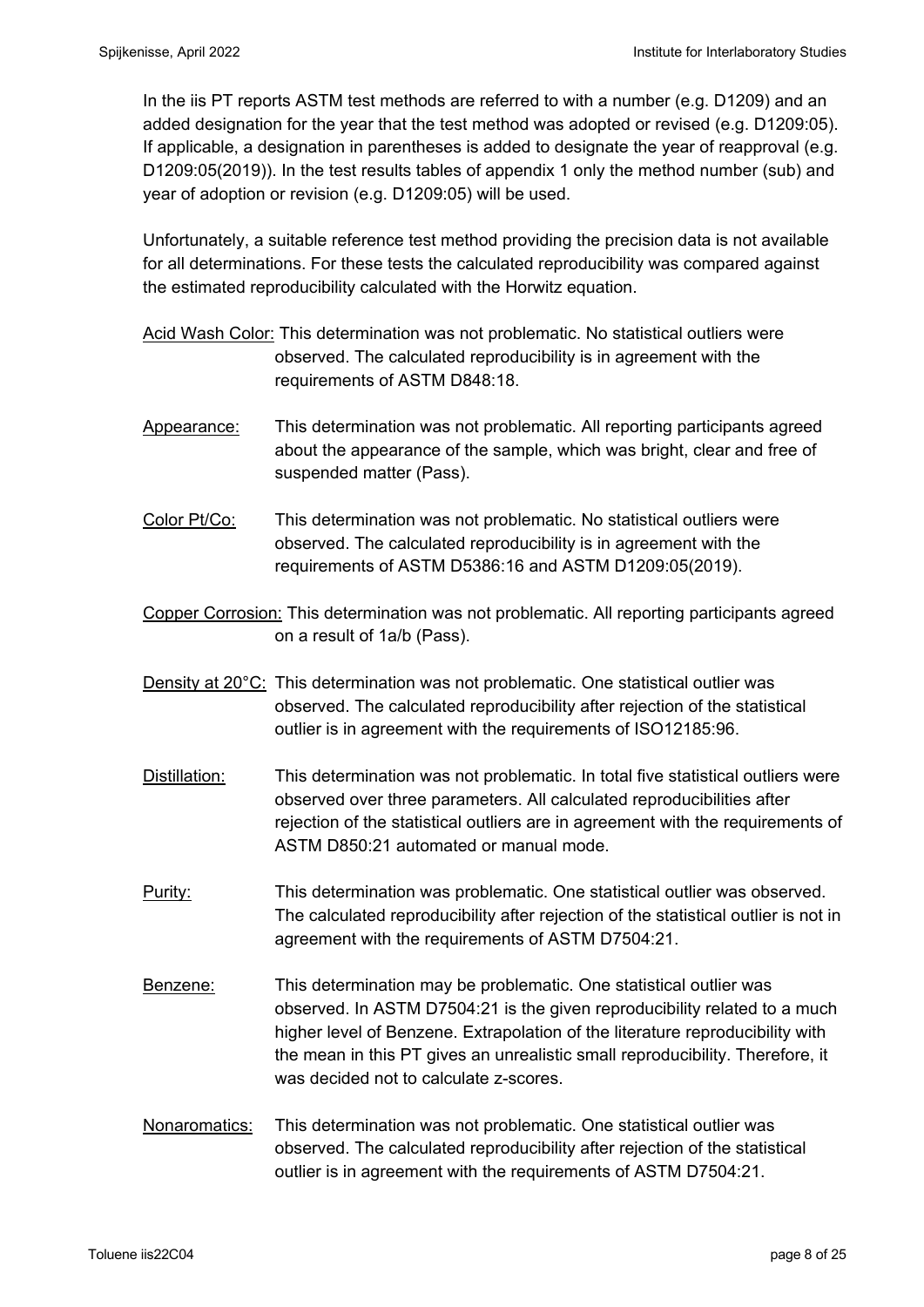- Total Impurities: This determination may be problematic. No statistical outliers were observed. The calculated reproducibility is not in agreement with the estimated reproducibility calculated with the Horwitz equation based on 3 components.
- Refractive Index: This determination was not problematic. Two statistical outliers were observed. The calculated reproducibility after rejection of the statistical outliers is in agreement with the requirements of ASTM D1218:21.
- Water: This determination was not problematic. One statistical outlier was observed. The calculated reproducibility after rejection of the statistical outlier is in agreement with the requirements of ASTM E1064:16.

### **4.2 PERFORMANCE EVALUATION FOR THE GROUP OF LABORATORIES**

A comparison has been made between the reproducibility as declared by the reference test method or as declared by the estimated target reproducibility calculated with the Horwitz equation and the reproducibility as found for the group of participating laboratories. The number of significant test results, the average, the calculated reproducibility (2.8 \* standard deviation) and the target reproducibility derived from reference test methods (in casu ASTM and ISO test methods) or estimated using the Horwitz equation are presented in the next table.

| Parameter                   | unit        | n  | average    | $2.8 * sd$ | R(lit) |
|-----------------------------|-------------|----|------------|------------|--------|
| Acid Wash Color             |             | 23 | 0.6        | 1.1        | 2.0    |
| Appearance                  |             | 26 | Pass (B&C) | n.a.       | n.a.   |
| Color Pt/Co                 |             | 22 | 3.7        | 4.7        | 5.2    |
| <b>Copper Corrosion</b>     |             | 18 | 1(1a/1b)   | n.a.       | n.a.   |
| Density at 20°C             | kg/L        | 28 | 0.8668     | 0.0002     | 0.0005 |
| Distillation, IBP           | $^{\circ}C$ | 21 | 110.2      | 0.3        | 0.6    |
| Distillation, 50% recovered | $^{\circ}C$ | 22 | 110.6      | 0.1        | 0.2    |
| Distillation, DP            | $^{\circ}C$ | 23 | 110.7      | 0.2        | 0.5    |
| Purity by GC                | %M/M        | 29 | 99.939     | 0.018      | 0.013  |
| Benzene                     | mg/kg       | 25 | 7.4        | 3.5        | (1.0)  |
| Nonaromatics                | mg/kg       | 28 | 530        | 198        | 479    |
| <b>Total Impurities</b>     | mg/kg       | 27 | 613        | 233        | 181    |
| Refractive Index at 25°C    |             | 16 | 1.4940     | 0.0003     | 0.0005 |
| Water                       | mg/kg       | 23 | 125        | 17         | 20     |

Table 3: reproducibilities of tests on sample #22021

For results between brackets no z-scores are calculated

Without further statistical calculations it can be concluded that for most of the tests there is a good compliance of the group of participating laboratories with the reference test methods. The tests that are problematic have been discussed in paragraph 4.1.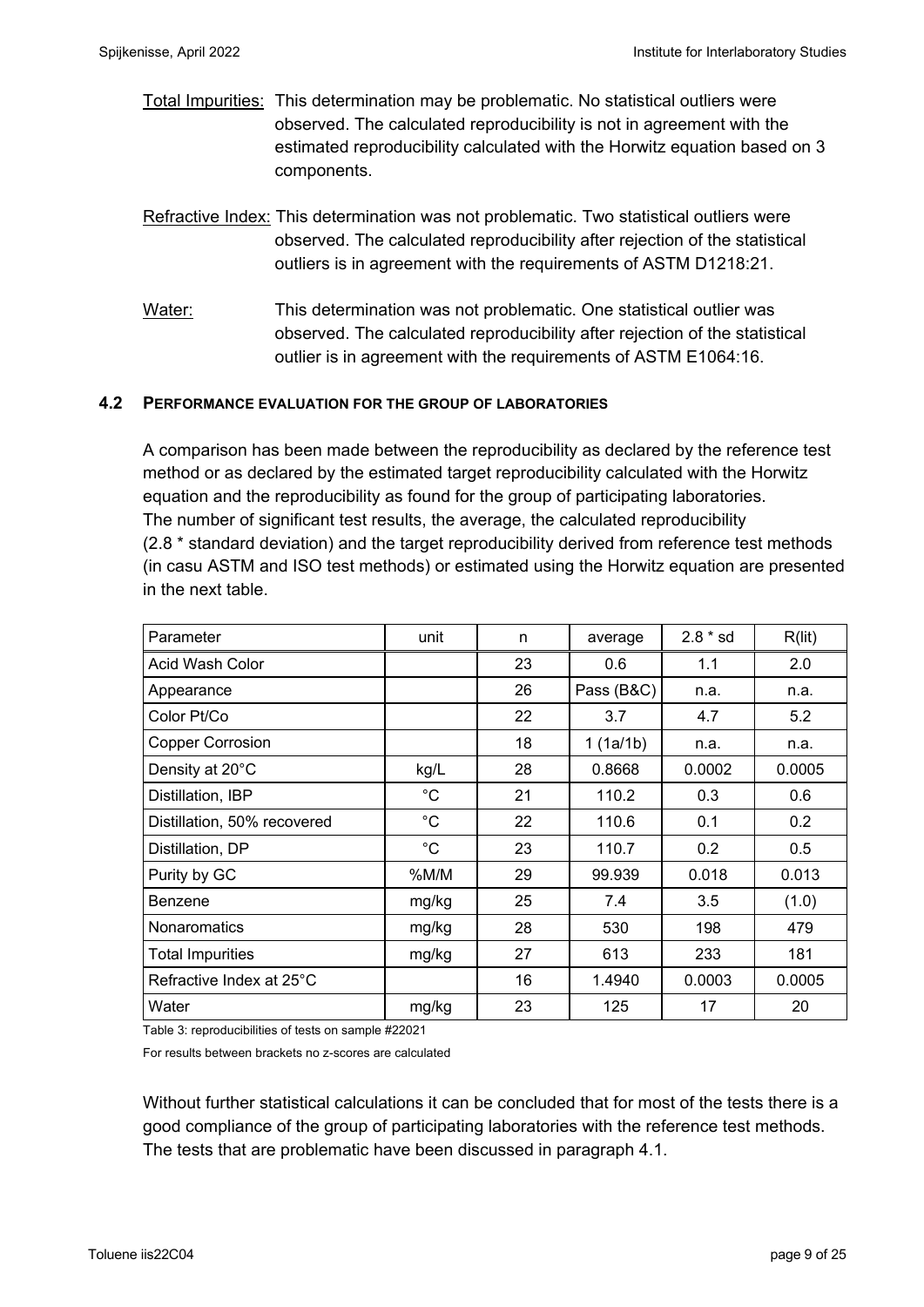#### **4.3 COMPARISON OF THE PROFICIENCY TEST OF FEBRUARY 2022 WITH PREVIOUS PTS**

|                                    | February<br>2022 | February<br>2021 | February<br>2020 | February<br>2019 | March<br>2018 |
|------------------------------------|------------------|------------------|------------------|------------------|---------------|
| Number of reporting laboratories   | 31               | 40               | 26               | 35               | 36            |
| Number of test results             | 276              | 405              | 253              | 284              | 267           |
| Number of statistical outliers     | 12               | 10               | 16               | 14               | 10            |
| Percentage of statistical outliers | 4.3%             | 2.5%             | 6.3%             | 4.9%             | 3.8%          |

Table 4: comparison with previous proficiency tests

In proficiency tests, outlier percentages of 3% - 7.5% are quite normal.

The performance of the determinations of the proficiency tests was compared to the requirements of the reference test methods. The conclusions are given the following table.

| Parameter                    | February<br>2022 | February<br>2021 | February<br>2020 | February<br>2019 | March<br>2018 |
|------------------------------|------------------|------------------|------------------|------------------|---------------|
| Acid Wash Color (acid layer) | $\ddot{}$        | $++$             | $++$             | $++$             | $++$          |
| Color Pt/Co                  | $\ddot{}$        | $\ddot{}$        | $+$              | $++$             | $++$          |
| Density at 20°C              | $++$             | $++$             | $++$             | $++$             | $++$          |
| <b>Distillation</b>          | $++$             | $+$              | $+$              | $+$              | $+/-$         |
| Purity                       |                  | $+/-$            | --               | -                | $+$           |
| Benzene                      | (--)             | --               | $+/-$            | $(-)$            | n.e.          |
| <b>Nonaromatics</b>          | $++$             | $++$             | $++$             | $++$             | $+/-$         |
| <b>Total Impurities</b>      | ۰                | $+/-$            | $+/-$            | n.e.             | n.e.          |
| Refractive Index at 25°C     | $\ddot{}$        | -                | -                | $\ddot{}$        | $+$           |
| Water                        | $\ddot{}$        |                  | -                | n.e.             | n.e.          |

Table 5: comparison determinations against the reference test methods

Results between brackets no z-scores are calculated

The following performance categories were used:

- ++ : group performed much better than the reference test method
- + : group performed better than the reference test method
- +/- : group performance equals the reference test method
- : group performed worse than the reference test method
- -- : group performed much worse than the reference test method
- n.e. : not evaluated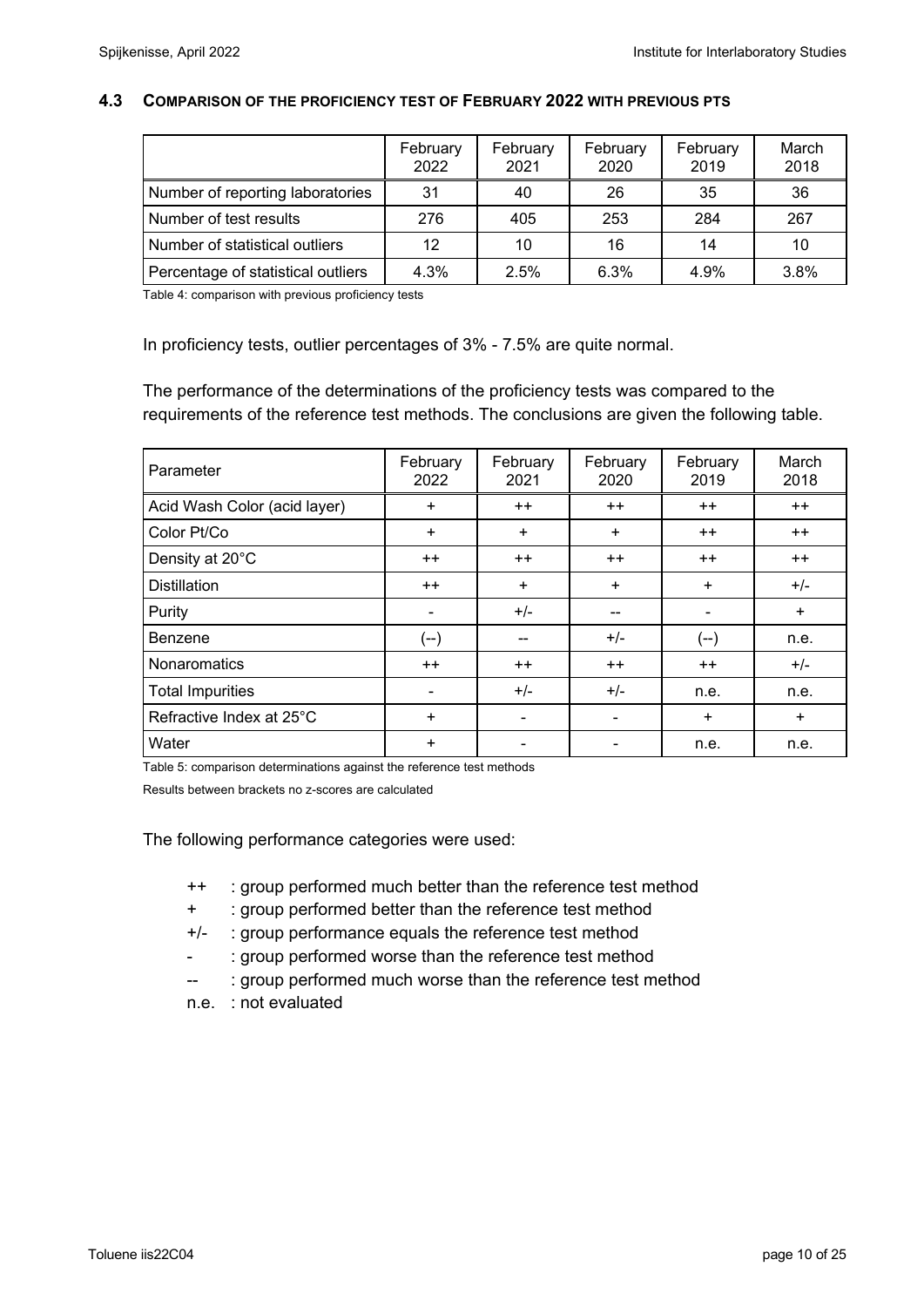#### **APPENDIX 1**

|  | Determination of Acid Wash Color on sample #22021; |  |  |
|--|----------------------------------------------------|--|--|
|--|----------------------------------------------------|--|--|

| lab  | method           | <b>Reported test value</b> | iis conversion *) | mark<br>z(targ) | remarks |
|------|------------------|----------------------------|-------------------|-----------------|---------|
| 52   | D848             | $0+$                       | 0.25              | $-0.52$         |         |
| 150  | D848             | 0                          | 0                 | $-0.87$         |         |
| 171  | D848             | $1 -$                      | 0.75              | 0.18            |         |
| 315  | D848             | $0+$                       | 0.25              | $-0.52$         |         |
| 323  | D848             | $1-$                       | 0.75              | 0.18            |         |
|      |                  |                            |                   |                 |         |
| 333  | D848             | 1                          | 1                 | 0.54            |         |
| 334  |                  | -----                      | -----             | -----           |         |
| 343  | D848             | $1 -$                      | 0.75              | 0.18            |         |
| 396  | D848             | 1                          | 1                 | 0.54            |         |
| 445  | D848             | $1 -$                      | 0.75              | 0.18            |         |
| 551  | D848             | $1 -$                      | 0.75              | 0.18            |         |
| 555  |                  | -----                      | -----             | -----           |         |
|      |                  |                            | 0.75              | 0.18            |         |
| 657  | D848             | $1-$                       |                   |                 |         |
| 663  | D848             | 0                          | 0                 | $-0.87$         |         |
| 823  | D848             | $1 -$                      | 0.75              | 0.18            |         |
| 840  | D848             | 0+                         | 0.25              | $-0.52$         |         |
| 855  |                  |                            | -----             |                 |         |
| 862  |                  |                            |                   |                 |         |
| 864  |                  |                            |                   |                 |         |
| 865  |                  |                            |                   |                 |         |
|      |                  |                            |                   |                 |         |
| 866  |                  |                            |                   |                 |         |
| 870  |                  |                            |                   |                 |         |
| 912  | D848             | 1                          | $\mathbf{1}$      | 0.54            |         |
| 913  |                  |                            | -----             | -----           |         |
| 1011 | D848             | $1 -$                      | 0.75              | 0.18            |         |
| 1040 |                  | -----                      | -----             | -----           |         |
| 1041 | D848             | $1 -$                      | 0.75              | 0.18            |         |
|      |                  |                            |                   |                 |         |
| 1062 | D848             | $1+$                       | 1.25              | 0.89            |         |
| 1135 | D848             | 1                          | 1                 | 0.54            |         |
| 1320 |                  | -----                      | -----             | -----           |         |
| 1434 | D848             | 0                          | 0                 | $-0.87$         |         |
| 1530 |                  |                            | -----             |                 |         |
| 1538 |                  | -----                      | -----             | -----           |         |
| 1614 | D848             | $1 -$                      | 0.75              | 0.18            |         |
|      |                  |                            |                   |                 |         |
| 1707 |                  | -----                      | -----             | -----           |         |
| 6201 | D848             | $1-$                       | 0.75              | 0.18            |         |
| 6262 | D848             | <b>PASS</b>                | <b>PASS</b>       |                 |         |
| 6315 |                  | -----                      | -----             | -----           |         |
| 6321 | D848             | $\mathbf 0$                | 0                 | $-0.87$         |         |
|      |                  |                            |                   |                 |         |
|      | normality        |                            | OK                |                 |         |
|      |                  |                            |                   |                 |         |
|      | n                |                            | 23                |                 |         |
|      | outliers         |                            | 0                 |                 |         |
|      | mean $(n)$       |                            | 0.620             |                 |         |
|      | st.dev. $(n)$    |                            | 0.3759            |                 |         |
|      | R(calc.)         |                            | 1.053             |                 |         |
|      | st.dev.(D848:18) |                            | 0.7094            |                 |         |
|      | R(D848:18)       |                            | 1.986             |                 |         |
|      |                  |                            |                   |                 |         |

\*) In the calculation of the mean, standard deviation, reproducibility and in the graphs, a reported value of 'y-', '-y' or '<y' is changed into y-0.25 (for example 1- into 0.75) and 'y+' is changed into y+0.25 (for example 0+ into 0.25).

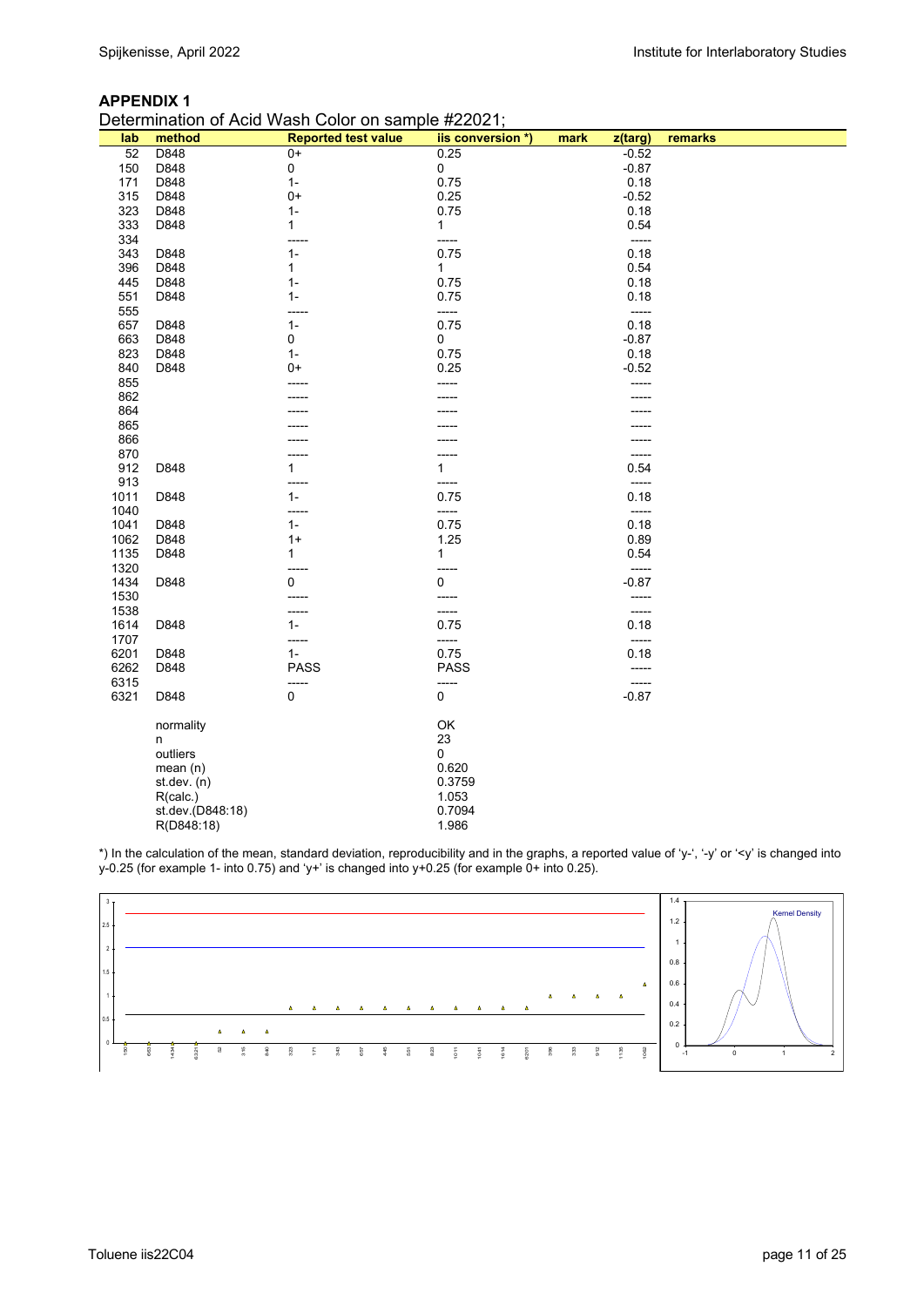## Determination of Appearance on sample #22021;

| lab  | method  | value                                  | mark<br>z(targ) | remarks |
|------|---------|----------------------------------------|-----------------|---------|
| 52   | E2680   | Pass                                   | -----           |         |
| 150  | E2680   | Pass                                   | -----           |         |
| 171  | E2680   | Pass                                   |                 |         |
| 315  | E2680   | pass                                   |                 |         |
| 323  | Visual  | C&B                                    |                 |         |
| 333  |         | -----                                  |                 |         |
| 334  | EN15769 | clear and bright                       |                 |         |
| 343  | E2680   | <b>PASS</b>                            |                 |         |
| 396  | Visual  | Clear & Bright                         |                 |         |
| 445  | E2680   | CBFSM [Pass]                           |                 |         |
| 551  | E2680   | Pass                                   |                 |         |
| 555  |         | -----                                  |                 |         |
| 657  | Visual  | Clear & free from suspended solid      |                 |         |
| 663  | Visual  | B&C                                    |                 |         |
| 823  | E2680   | Pass                                   |                 |         |
| 840  | E2680   | Pass                                   |                 |         |
| 855  |         |                                        |                 |         |
| 862  |         |                                        |                 |         |
| 864  |         |                                        |                 |         |
| 865  |         |                                        |                 |         |
| 866  |         |                                        |                 |         |
| 870  |         | -----                                  |                 |         |
| 912  | E2680   | Pass                                   |                 |         |
| 913  |         | -----                                  |                 |         |
| 1011 | Visual  | <b>Bright and Clear</b>                |                 |         |
| 1040 | Visual  | clear & bright                         |                 |         |
| 1041 | Visual  | <b>CBFSM</b>                           |                 |         |
| 1062 | Visual  | B&C                                    |                 |         |
| 1135 | D4176   | <b>CFSM</b>                            |                 |         |
| 1320 |         | -----                                  |                 |         |
| 1434 | Visual  | cleat liq                              |                 |         |
| 1530 | Visual  | c&b                                    |                 |         |
| 1538 |         | -----                                  |                 |         |
| 1614 | D4176   | Clear Liquid Free of Sediments or haze |                 |         |
| 1707 |         | -----                                  |                 |         |
| 6201 | Visual  | Br&Cl                                  |                 |         |
| 6262 | Visual  | <b>PASS</b>                            |                 |         |
| 6315 |         |                                        | ----            |         |
| 6321 | D4176   | Clear and free from suspended matter   | -----           |         |
|      | n       | 26                                     |                 |         |
|      | mean    | Pass (Bright&Clear)                    |                 |         |
|      |         |                                        |                 |         |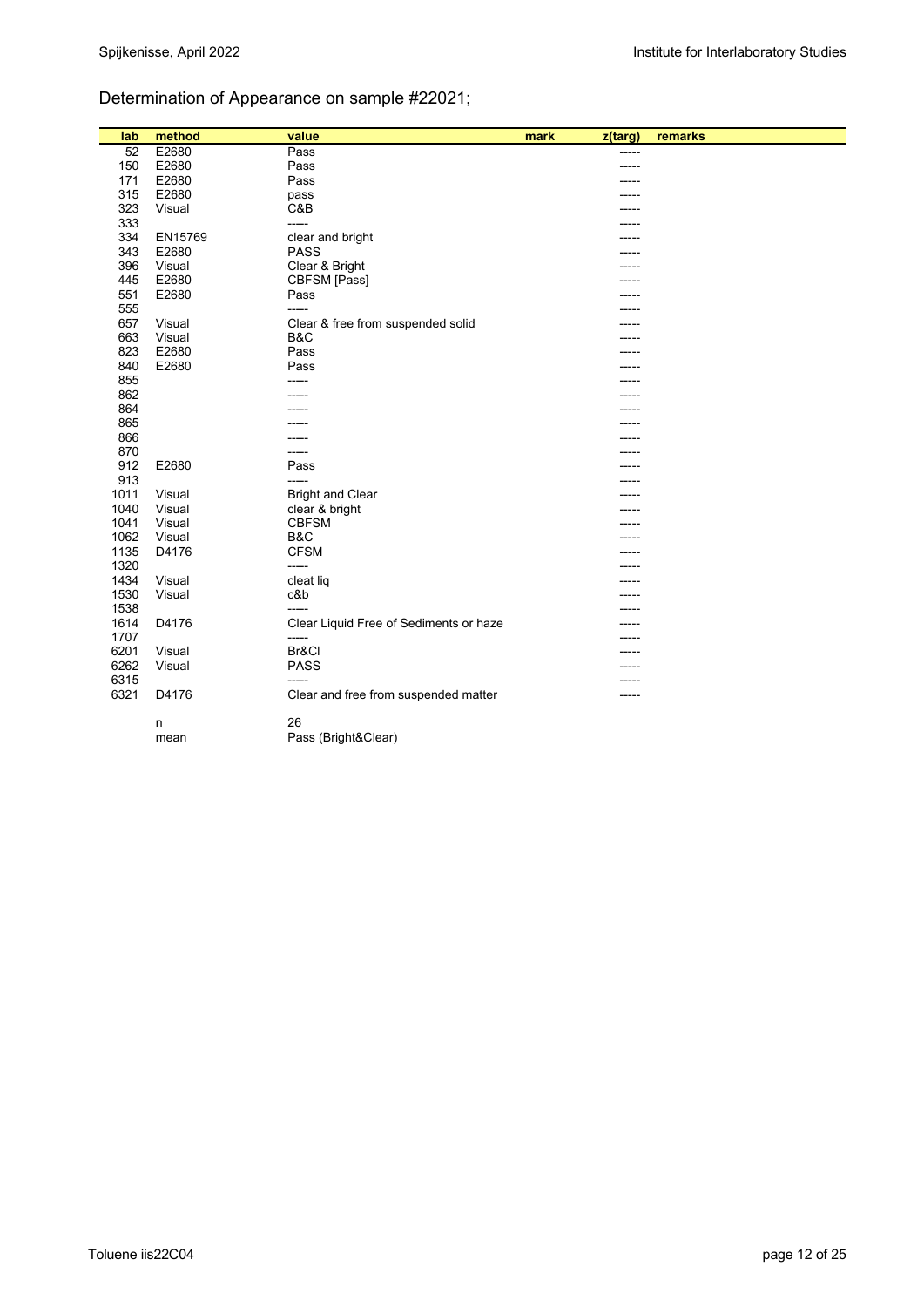## Determination of Color Pt/Co on sample #22021;

| 52<br>3<br>$-0.40$<br>D5386<br>3<br>150<br>D5386<br>$-0.40$<br>$\overline{c}$<br>171<br>$-0.94$<br>D5386<br>315<br>4<br>D5386<br>0.14<br>323<br>3<br>$-0.40$<br>D5386<br>333<br>D5386<br>6<br>1.22<br>334<br>D1209<br>1<br>$-1.48$<br>343<br>D5386<br>3<br>$-0.40$<br>5<br>396<br>D5386<br>0.68<br>445<br>5.0<br>D1209<br>-----<br>$-1.48$<br>551<br>D5386<br>1<br>555<br>-----<br>-----<br>657<br>D5386<br>3.73<br>$-0.01$<br>663<br>D5386<br>3<br>$-0.40$<br>823<br>D5386<br>4<br>0.14<br>840<br>D5386<br>4.2<br>0.24<br>855<br>-----<br>862<br>864<br>865<br>866<br>870<br>912<br>D5386<br>$30$<br>913<br>-----<br>-----<br>1011<br>$\,$ 5 $\,$<br>0.68<br>D1209<br>1040<br>-----<br>-----<br>1041<br>3.5<br>$-0.13$<br>ISO6271<br>1062<br>1.76<br>D5386<br>7<br>1135<br>3<br>$-0.40$<br>D5386<br>1320<br>-----<br>-----<br>8<br>1434<br>D1209<br>2.30<br>$3$<br>1530<br>D1209<br>-----<br>1538<br>-----<br>-----<br>~10<br>1614<br>D1209<br>1707<br>D5386<br>4<br>0.14<br>6201<br>D5386<br>$5$<br>-----<br>6262<br>D1209<br>$5$<br>-----<br>6315<br>3<br>$-0.40$<br>ISO6271<br>3<br>6321<br>D1209<br>$-0.40$<br>normality<br>suspect<br>22<br>n<br>0<br>outliers<br>3.75<br>mean $(n)$<br>1.690<br>st.dev. $(n)$<br>4.73<br>R(calc.)<br>st.dev.(D5386:16)<br>1.850<br>R(D5386:16)<br>5.18 | lab | method | value | mark | z(targ) | remarks |
|-----------------------------------------------------------------------------------------------------------------------------------------------------------------------------------------------------------------------------------------------------------------------------------------------------------------------------------------------------------------------------------------------------------------------------------------------------------------------------------------------------------------------------------------------------------------------------------------------------------------------------------------------------------------------------------------------------------------------------------------------------------------------------------------------------------------------------------------------------------------------------------------------------------------------------------------------------------------------------------------------------------------------------------------------------------------------------------------------------------------------------------------------------------------------------------------------------------------------------------------------------------------------------------------------|-----|--------|-------|------|---------|---------|
|                                                                                                                                                                                                                                                                                                                                                                                                                                                                                                                                                                                                                                                                                                                                                                                                                                                                                                                                                                                                                                                                                                                                                                                                                                                                                               |     |        |       |      |         |         |
|                                                                                                                                                                                                                                                                                                                                                                                                                                                                                                                                                                                                                                                                                                                                                                                                                                                                                                                                                                                                                                                                                                                                                                                                                                                                                               |     |        |       |      |         |         |
|                                                                                                                                                                                                                                                                                                                                                                                                                                                                                                                                                                                                                                                                                                                                                                                                                                                                                                                                                                                                                                                                                                                                                                                                                                                                                               |     |        |       |      |         |         |
|                                                                                                                                                                                                                                                                                                                                                                                                                                                                                                                                                                                                                                                                                                                                                                                                                                                                                                                                                                                                                                                                                                                                                                                                                                                                                               |     |        |       |      |         |         |
|                                                                                                                                                                                                                                                                                                                                                                                                                                                                                                                                                                                                                                                                                                                                                                                                                                                                                                                                                                                                                                                                                                                                                                                                                                                                                               |     |        |       |      |         |         |
|                                                                                                                                                                                                                                                                                                                                                                                                                                                                                                                                                                                                                                                                                                                                                                                                                                                                                                                                                                                                                                                                                                                                                                                                                                                                                               |     |        |       |      |         |         |
|                                                                                                                                                                                                                                                                                                                                                                                                                                                                                                                                                                                                                                                                                                                                                                                                                                                                                                                                                                                                                                                                                                                                                                                                                                                                                               |     |        |       |      |         |         |
|                                                                                                                                                                                                                                                                                                                                                                                                                                                                                                                                                                                                                                                                                                                                                                                                                                                                                                                                                                                                                                                                                                                                                                                                                                                                                               |     |        |       |      |         |         |
|                                                                                                                                                                                                                                                                                                                                                                                                                                                                                                                                                                                                                                                                                                                                                                                                                                                                                                                                                                                                                                                                                                                                                                                                                                                                                               |     |        |       |      |         |         |
|                                                                                                                                                                                                                                                                                                                                                                                                                                                                                                                                                                                                                                                                                                                                                                                                                                                                                                                                                                                                                                                                                                                                                                                                                                                                                               |     |        |       |      |         |         |
|                                                                                                                                                                                                                                                                                                                                                                                                                                                                                                                                                                                                                                                                                                                                                                                                                                                                                                                                                                                                                                                                                                                                                                                                                                                                                               |     |        |       |      |         |         |
|                                                                                                                                                                                                                                                                                                                                                                                                                                                                                                                                                                                                                                                                                                                                                                                                                                                                                                                                                                                                                                                                                                                                                                                                                                                                                               |     |        |       |      |         |         |
|                                                                                                                                                                                                                                                                                                                                                                                                                                                                                                                                                                                                                                                                                                                                                                                                                                                                                                                                                                                                                                                                                                                                                                                                                                                                                               |     |        |       |      |         |         |
|                                                                                                                                                                                                                                                                                                                                                                                                                                                                                                                                                                                                                                                                                                                                                                                                                                                                                                                                                                                                                                                                                                                                                                                                                                                                                               |     |        |       |      |         |         |
|                                                                                                                                                                                                                                                                                                                                                                                                                                                                                                                                                                                                                                                                                                                                                                                                                                                                                                                                                                                                                                                                                                                                                                                                                                                                                               |     |        |       |      |         |         |
|                                                                                                                                                                                                                                                                                                                                                                                                                                                                                                                                                                                                                                                                                                                                                                                                                                                                                                                                                                                                                                                                                                                                                                                                                                                                                               |     |        |       |      |         |         |
|                                                                                                                                                                                                                                                                                                                                                                                                                                                                                                                                                                                                                                                                                                                                                                                                                                                                                                                                                                                                                                                                                                                                                                                                                                                                                               |     |        |       |      |         |         |
|                                                                                                                                                                                                                                                                                                                                                                                                                                                                                                                                                                                                                                                                                                                                                                                                                                                                                                                                                                                                                                                                                                                                                                                                                                                                                               |     |        |       |      |         |         |
|                                                                                                                                                                                                                                                                                                                                                                                                                                                                                                                                                                                                                                                                                                                                                                                                                                                                                                                                                                                                                                                                                                                                                                                                                                                                                               |     |        |       |      |         |         |
|                                                                                                                                                                                                                                                                                                                                                                                                                                                                                                                                                                                                                                                                                                                                                                                                                                                                                                                                                                                                                                                                                                                                                                                                                                                                                               |     |        |       |      |         |         |
|                                                                                                                                                                                                                                                                                                                                                                                                                                                                                                                                                                                                                                                                                                                                                                                                                                                                                                                                                                                                                                                                                                                                                                                                                                                                                               |     |        |       |      |         |         |
|                                                                                                                                                                                                                                                                                                                                                                                                                                                                                                                                                                                                                                                                                                                                                                                                                                                                                                                                                                                                                                                                                                                                                                                                                                                                                               |     |        |       |      |         |         |
|                                                                                                                                                                                                                                                                                                                                                                                                                                                                                                                                                                                                                                                                                                                                                                                                                                                                                                                                                                                                                                                                                                                                                                                                                                                                                               |     |        |       |      |         |         |
|                                                                                                                                                                                                                                                                                                                                                                                                                                                                                                                                                                                                                                                                                                                                                                                                                                                                                                                                                                                                                                                                                                                                                                                                                                                                                               |     |        |       |      |         |         |
|                                                                                                                                                                                                                                                                                                                                                                                                                                                                                                                                                                                                                                                                                                                                                                                                                                                                                                                                                                                                                                                                                                                                                                                                                                                                                               |     |        |       |      |         |         |
|                                                                                                                                                                                                                                                                                                                                                                                                                                                                                                                                                                                                                                                                                                                                                                                                                                                                                                                                                                                                                                                                                                                                                                                                                                                                                               |     |        |       |      |         |         |
|                                                                                                                                                                                                                                                                                                                                                                                                                                                                                                                                                                                                                                                                                                                                                                                                                                                                                                                                                                                                                                                                                                                                                                                                                                                                                               |     |        |       |      |         |         |
|                                                                                                                                                                                                                                                                                                                                                                                                                                                                                                                                                                                                                                                                                                                                                                                                                                                                                                                                                                                                                                                                                                                                                                                                                                                                                               |     |        |       |      |         |         |
|                                                                                                                                                                                                                                                                                                                                                                                                                                                                                                                                                                                                                                                                                                                                                                                                                                                                                                                                                                                                                                                                                                                                                                                                                                                                                               |     |        |       |      |         |         |
|                                                                                                                                                                                                                                                                                                                                                                                                                                                                                                                                                                                                                                                                                                                                                                                                                                                                                                                                                                                                                                                                                                                                                                                                                                                                                               |     |        |       |      |         |         |
|                                                                                                                                                                                                                                                                                                                                                                                                                                                                                                                                                                                                                                                                                                                                                                                                                                                                                                                                                                                                                                                                                                                                                                                                                                                                                               |     |        |       |      |         |         |
|                                                                                                                                                                                                                                                                                                                                                                                                                                                                                                                                                                                                                                                                                                                                                                                                                                                                                                                                                                                                                                                                                                                                                                                                                                                                                               |     |        |       |      |         |         |
|                                                                                                                                                                                                                                                                                                                                                                                                                                                                                                                                                                                                                                                                                                                                                                                                                                                                                                                                                                                                                                                                                                                                                                                                                                                                                               |     |        |       |      |         |         |
|                                                                                                                                                                                                                                                                                                                                                                                                                                                                                                                                                                                                                                                                                                                                                                                                                                                                                                                                                                                                                                                                                                                                                                                                                                                                                               |     |        |       |      |         |         |
|                                                                                                                                                                                                                                                                                                                                                                                                                                                                                                                                                                                                                                                                                                                                                                                                                                                                                                                                                                                                                                                                                                                                                                                                                                                                                               |     |        |       |      |         |         |
|                                                                                                                                                                                                                                                                                                                                                                                                                                                                                                                                                                                                                                                                                                                                                                                                                                                                                                                                                                                                                                                                                                                                                                                                                                                                                               |     |        |       |      |         |         |
|                                                                                                                                                                                                                                                                                                                                                                                                                                                                                                                                                                                                                                                                                                                                                                                                                                                                                                                                                                                                                                                                                                                                                                                                                                                                                               |     |        |       |      |         |         |
|                                                                                                                                                                                                                                                                                                                                                                                                                                                                                                                                                                                                                                                                                                                                                                                                                                                                                                                                                                                                                                                                                                                                                                                                                                                                                               |     |        |       |      |         |         |
|                                                                                                                                                                                                                                                                                                                                                                                                                                                                                                                                                                                                                                                                                                                                                                                                                                                                                                                                                                                                                                                                                                                                                                                                                                                                                               |     |        |       |      |         |         |
|                                                                                                                                                                                                                                                                                                                                                                                                                                                                                                                                                                                                                                                                                                                                                                                                                                                                                                                                                                                                                                                                                                                                                                                                                                                                                               |     |        |       |      |         |         |
|                                                                                                                                                                                                                                                                                                                                                                                                                                                                                                                                                                                                                                                                                                                                                                                                                                                                                                                                                                                                                                                                                                                                                                                                                                                                                               |     |        |       |      |         |         |
|                                                                                                                                                                                                                                                                                                                                                                                                                                                                                                                                                                                                                                                                                                                                                                                                                                                                                                                                                                                                                                                                                                                                                                                                                                                                                               |     |        |       |      |         |         |
|                                                                                                                                                                                                                                                                                                                                                                                                                                                                                                                                                                                                                                                                                                                                                                                                                                                                                                                                                                                                                                                                                                                                                                                                                                                                                               |     |        |       |      |         |         |
|                                                                                                                                                                                                                                                                                                                                                                                                                                                                                                                                                                                                                                                                                                                                                                                                                                                                                                                                                                                                                                                                                                                                                                                                                                                                                               |     |        |       |      |         |         |
|                                                                                                                                                                                                                                                                                                                                                                                                                                                                                                                                                                                                                                                                                                                                                                                                                                                                                                                                                                                                                                                                                                                                                                                                                                                                                               |     |        |       |      |         |         |
|                                                                                                                                                                                                                                                                                                                                                                                                                                                                                                                                                                                                                                                                                                                                                                                                                                                                                                                                                                                                                                                                                                                                                                                                                                                                                               |     |        |       |      |         |         |
|                                                                                                                                                                                                                                                                                                                                                                                                                                                                                                                                                                                                                                                                                                                                                                                                                                                                                                                                                                                                                                                                                                                                                                                                                                                                                               |     |        |       |      |         |         |
|                                                                                                                                                                                                                                                                                                                                                                                                                                                                                                                                                                                                                                                                                                                                                                                                                                                                                                                                                                                                                                                                                                                                                                                                                                                                                               |     |        |       |      |         |         |
|                                                                                                                                                                                                                                                                                                                                                                                                                                                                                                                                                                                                                                                                                                                                                                                                                                                                                                                                                                                                                                                                                                                                                                                                                                                                                               |     |        |       |      |         |         |
|                                                                                                                                                                                                                                                                                                                                                                                                                                                                                                                                                                                                                                                                                                                                                                                                                                                                                                                                                                                                                                                                                                                                                                                                                                                                                               |     |        |       |      |         |         |
| Compare                                                                                                                                                                                                                                                                                                                                                                                                                                                                                                                                                                                                                                                                                                                                                                                                                                                                                                                                                                                                                                                                                                                                                                                                                                                                                       |     |        |       |      |         |         |
| R(1209:05)<br>7                                                                                                                                                                                                                                                                                                                                                                                                                                                                                                                                                                                                                                                                                                                                                                                                                                                                                                                                                                                                                                                                                                                                                                                                                                                                               |     |        |       |      |         |         |
|                                                                                                                                                                                                                                                                                                                                                                                                                                                                                                                                                                                                                                                                                                                                                                                                                                                                                                                                                                                                                                                                                                                                                                                                                                                                                               |     |        |       |      |         |         |
| 10 <sub>T</sub><br>0.4 <sub>7</sub>                                                                                                                                                                                                                                                                                                                                                                                                                                                                                                                                                                                                                                                                                                                                                                                                                                                                                                                                                                                                                                                                                                                                                                                                                                                           |     |        |       |      |         |         |

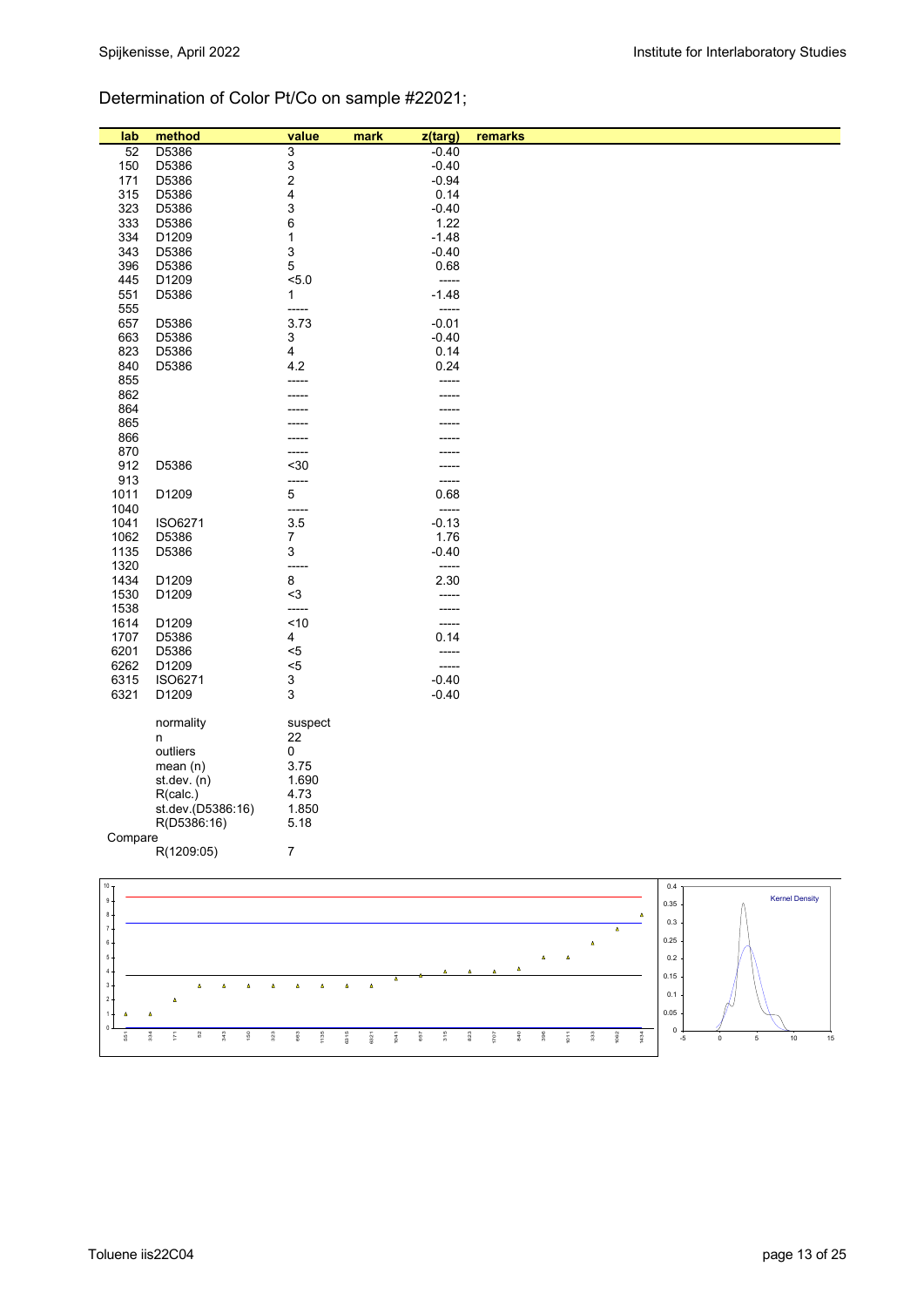## Determination of Copper Corrosion on sample #22021;

| lab  | method  | value           | mark | z(targ) | remarks |
|------|---------|-----------------|------|---------|---------|
| 52   | D849    | $\overline{1a}$ |      | -----   |         |
| 150  | D849    | 1a              |      | -----   |         |
| 171  | D849    | 1A              |      | -----   |         |
| 315  | D849    | 1A              |      | -----   |         |
| 323  | D849    | 1A              |      |         |         |
| 333  |         | -----           |      |         |         |
| 334  |         | ------          |      | ----    |         |
| 343  |         | -----           |      |         |         |
| 396  | D849    | Pass            |      |         |         |
| 445  | D849    | 1a              |      | ---     |         |
| 551  | D849    | 1A              |      |         |         |
| 555  |         | -----           |      |         |         |
| 657  | D849    | 1a              |      |         |         |
| 663  | D849    | 1a              |      |         |         |
| 823  | D849    | 1a              |      | ----    |         |
| 840  | D849    | 1A              |      | ----    |         |
| 855  |         | -----           |      |         |         |
| 862  |         |                 |      |         |         |
| 864  |         |                 |      |         |         |
| 865  |         |                 |      | ---     |         |
| 866  |         |                 |      |         |         |
| 870  |         |                 |      | ----    |         |
| 912  |         |                 |      | ----    |         |
| 913  |         |                 |      | ----    |         |
| 1011 |         |                 |      |         |         |
| 1040 |         |                 |      |         |         |
| 1041 |         | -----           |      | ----    |         |
| 1062 | D849    | $1B$            |      |         |         |
| 1135 | D849    | 1A              |      |         |         |
| 1320 |         | -----           |      | ----    |         |
| 1434 | D849    | 1a              |      |         |         |
| 1530 |         | -----           |      |         |         |
| 1538 |         | -----           |      |         |         |
| 1614 | D849    | 1a              |      |         |         |
| 1707 |         | -----           |      |         |         |
| 6201 | D849    | 1a              |      |         |         |
| 6262 | D849    | 1A              |      |         |         |
| 6315 |         | -----           |      |         |         |
| 6321 |         | -----           |      | -----   |         |
|      |         | 18              |      |         |         |
|      | n       | 1(1a/1b)        |      |         |         |
|      | mean(n) |                 |      |         |         |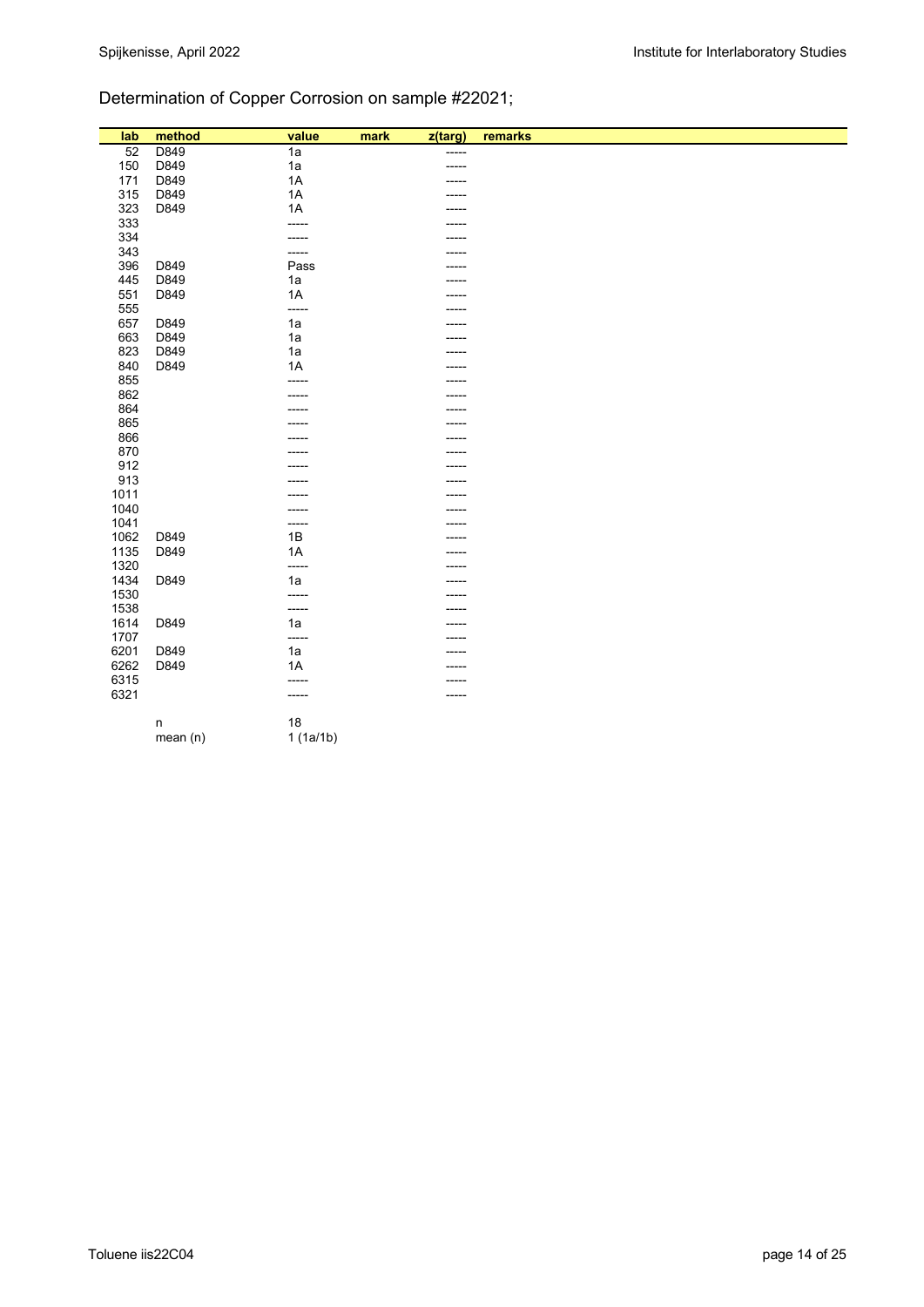# Determination of Density at 20°C on sample #22021: results in kg/L

| lab          | method               | value             | mark        | z(targ)          | remarks               |      |                       |
|--------------|----------------------|-------------------|-------------|------------------|-----------------------|------|-----------------------|
| 52           | D4052                | 0.8668            |             | $-0.21$          |                       |      |                       |
| 150          | D4052                | 0.8667            |             | $-0.77$          |                       |      |                       |
| 171          | D4052                | 0.8668            |             | $-0.21$          |                       |      |                       |
| 315          | D4052                | 0.8668            |             | $-0.21$          |                       |      |                       |
| 323          | D4052                | 0.8669            |             | 0.35             |                       |      |                       |
| 333          | D4052<br>ISO12185    | 0.8669            |             | 0.35             |                       |      |                       |
| 334<br>343   | ISO12185             | 0.8670<br>0.8668  |             | 0.91<br>$-0.21$  |                       |      |                       |
| 396          | D4052                | 0.8669            |             | 0.35             |                       |      |                       |
| 445          | D4052                | 0.8669            |             | 0.35             |                       |      |                       |
| 551          | D4052                | 0.8668            |             | $-0.21$          |                       |      |                       |
| 555          |                      | -----             |             | -----            |                       |      |                       |
| 657          | D4052                | 0.8668            |             | $-0.21$          |                       |      |                       |
| 663          | D4052                | 0.86678           |             | $-0.32$          |                       |      |                       |
| 823          | ISO12185             | 0.86682           |             | $-0.09$          |                       |      |                       |
| 840          | D4052                | 0.86687           |             | 0.19             |                       |      |                       |
| 855          |                      | -----             |             |                  |                       |      |                       |
| 862          |                      |                   |             |                  |                       |      |                       |
| 864          |                      |                   |             |                  |                       |      |                       |
| 865<br>866   |                      |                   |             |                  |                       |      |                       |
| 870          |                      |                   |             | -----            |                       |      |                       |
| 912          | D4052                | 0.8668            |             | $-0.21$          |                       |      |                       |
| 913          |                      | -----             |             | -----            |                       |      |                       |
| 1011         | D4052                | 0.8667            |             | $-0.77$          |                       |      |                       |
| 1040         | ISO12185             | 0.8669            |             | 0.35             |                       |      |                       |
| 1041         |                      | -----             |             | -----            |                       |      |                       |
| 1062         | D4052                | 0.8667            |             | $-0.77$          |                       |      |                       |
| 1135         | ISO12185             | 0.8669            |             | 0.35             |                       |      |                       |
| 1320         |                      | -----             |             | -----            |                       |      |                       |
| 1434<br>1530 | D4052<br>ISO12185    | 0.8703<br>0.86676 | R(0.01)     | 19.39<br>$-0.43$ |                       |      |                       |
| 1538         | D4052                | 0.867             |             | 0.91             |                       |      |                       |
| 1614         | D4052                | 0.8668            |             | $-0.21$          |                       |      |                       |
| 1707         | D4052                | 0.8669            |             | 0.35             |                       |      |                       |
| 6201         | ISO12185             | 0.8668            |             | $-0.21$          |                       |      |                       |
| 6262         | D4052                | 0.8669            |             | 0.35             |                       |      |                       |
| 6315         | ISO12185             | 0.8669            | $\mathsf C$ | 0.35             | First reported 0.8715 |      |                       |
| 6321         | ISO12185             | 0.8668            |             | $-0.21$          |                       |      |                       |
|              |                      |                   |             |                  |                       |      |                       |
|              | normality            | OK                |             |                  |                       |      |                       |
|              | n<br>outliers        | 28<br>1           |             |                  |                       |      |                       |
|              | mean $(n)$           | 0.86684           |             |                  |                       |      |                       |
|              | st.dev. $(n)$        | 0.000079          |             |                  |                       |      |                       |
|              | R(calc.)             | 0.00022           |             |                  |                       |      |                       |
|              | st.dev.(ISO12185:96) | 0.000179          |             |                  |                       |      |                       |
|              | R(ISO12185:96)       | 0.0005            |             |                  |                       |      |                       |
|              |                      |                   |             |                  |                       |      |                       |
| 0.868        |                      |                   |             |                  |                       | 6000 |                       |
|              |                      |                   |             |                  |                       | 5000 | <b>Kernel Density</b> |
| 0.8675       |                      |                   |             |                  |                       |      |                       |
|              |                      |                   |             |                  |                       | 4000 |                       |
| 0.867        |                      |                   |             |                  |                       | 3000 |                       |
|              |                      |                   |             |                  |                       |      |                       |
|              |                      |                   |             |                  |                       | 2000 |                       |

343 551 912 1614 6201 6321 823 840 396 445 333 323 1040 1135 1707 6262

 6315  $\overline{\mathbf{3}}$  1538 1434

 $0 - 0.8665$ 000

0.866

 150  $\frac{1}{9}$ 

1062 1530 663

 52 315 657  $\sqrt{2}$  0.8665 0.8667 0.8669 0.8671 0.8673 0.8675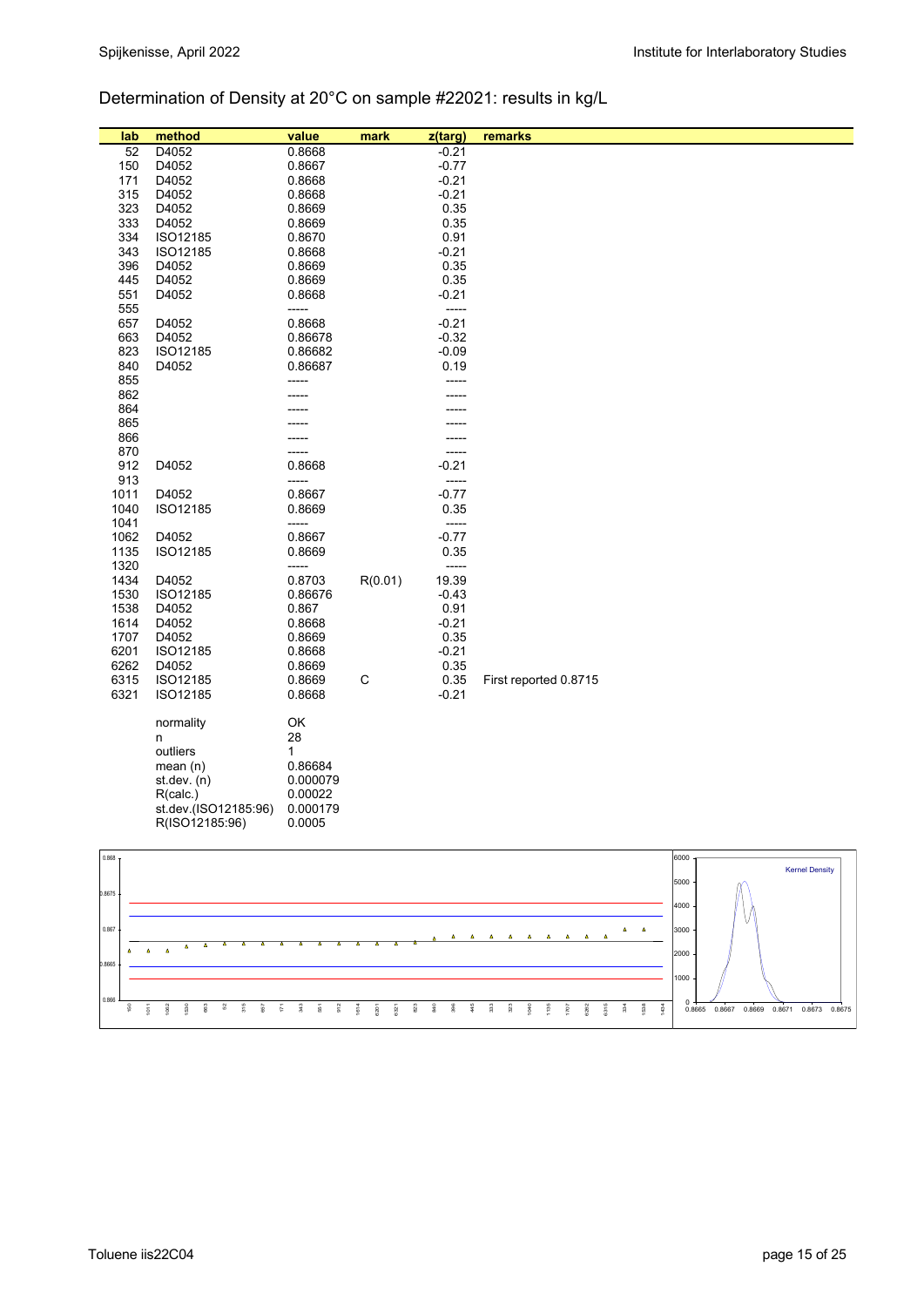## Determination of Distillation on sample #22021; results in °C

| Lab        | method                           | <b>IBP</b>          | mark | z(targ)            | <b>50%rec</b>  | mark | z(targ)          | <b>DP</b>                    | mark | z(targ)      | range       |
|------------|----------------------------------|---------------------|------|--------------------|----------------|------|------------------|------------------------------|------|--------------|-------------|
| 52         | D850-automated                   | 110.3               |      | 0.69               | 110.6          |      | 0.16             | 110.7                        |      | 0.07         | 0.4         |
| 150        | D850-automated                   | 110.2               | С    | 0.21               | 110.6          | C    | 0.16             | 110.7                        | C    | 0.07         | C<br>0.5    |
| 171        | D850-automated                   | 110.5               | R(5) | 1.65               | 110.6          |      | 0.16             | 110.6                        |      | $-0.54$      | 0.1         |
| 315        | D850-automated                   | 110.2               |      | 0.21               | 110.6          |      | 0.16             | 110.7                        |      | 0.07         | 0.5         |
| 323        | D850-automated                   | 110.2               |      | 0.21               | 110.6          |      | 0.16             | 110.8                        |      | 0.68         | 0.6         |
|            |                                  |                     |      |                    |                |      |                  |                              |      |              |             |
| 333<br>334 | D850-automated<br>D850-automated | 110.1<br>110.0      |      | $-0.28$<br>$-0.76$ | 110.6<br>110.6 |      | 0.16<br>0.16     | 110.7<br>110.7               |      | 0.07<br>0.07 | 0.6<br>0.7  |
| 343        |                                  |                     |      |                    |                |      |                  |                              |      |              | -----       |
| 396        | D850-automated                   | 110.1<br>-----      |      | $-0.28$<br>-----   | 110.5<br>----- |      | $-1.63$<br>----- | 110.6<br>-----               |      | -0.54        | <1          |
|            |                                  |                     |      |                    |                |      |                  |                              |      | -----        |             |
| 445<br>551 | D850-automated<br>D850           | 110.0<br>110.1      |      | $-0.76$<br>$-0.28$ | 110.5          |      | -1.63            | 110.5                        |      | $-1.16$      | 0.5<br>0.6  |
|            |                                  | $1 - 1 - 1 - 1 = 1$ |      | -----              | 110.6<br>----- |      | 0.16<br>-----    | 110.7<br>$1 - 1 - 1 - 1 = 1$ |      | 0.07         | -----       |
| 555        |                                  |                     |      |                    |                |      |                  |                              |      | -----        |             |
| 657        | D850-automated                   | 110.1               |      | $-0.28$            | 110.6          |      | 0.16             | 110.6                        |      | $-0.54$      | 0.5         |
| 663        | D850-automated                   | 110.2               |      | 0.21               | 110.6          |      | 0.16             | 110.6                        |      | $-0.54$      | 0.4         |
| 823        | D850-automated                   | 110.0               |      | $-0.76$            | 110.6          |      | 0.16             | 110.7                        |      | 0.07         | 0.7         |
| 840        | D850-automated                   | 110.49              | R(5) | 1.60               | 110.60         |      | 0.16             | 110.64                       |      | $-0.30$      | 0.15        |
| 855        |                                  | -----               |      | -----              | -----          |      | -----            | -----                        |      | -----        | -----       |
| 862        |                                  | -----               |      | $-----1$           | -----          |      | $-----1$         | -----                        |      | -----        | $- - - - -$ |
| 864        |                                  |                     |      | -----              | -----          |      | -----            | -----                        |      | -----        | -----       |
| 865        |                                  |                     |      | -----              | -----          |      | -----            | -----                        |      | -----        | -----       |
| 866        |                                  |                     |      |                    |                |      |                  |                              |      | -----        |             |
| 870        |                                  |                     |      | -----              | -----          |      | -----            | -----                        |      | -----        | -----       |
| 912        |                                  |                     |      | -----              |                |      |                  |                              |      | -----        | -----       |
| 913        |                                  |                     |      | -----              | -----          |      | -----            | -----                        |      | -----        | -----       |
| 1011       |                                  | 110.1               |      | $-0.28$            | 110.6          |      | 0.16             | 110.7                        |      | 0.07         | 0.6         |
| 1040       |                                  | -----               |      | -----              | -----          |      | -----            | -----                        |      | -----        | -----       |
| 1041       |                                  | -----               |      | -----              | -----          |      | -----            | -----                        |      | -----        | -----       |
| 1062       | D850-automated                   | 109.1               | R(1) | $-5.09$            | -----          |      | -----            | 110.0                        | R(1) | $-4.23$      | 0.9         |
| 1135       | D850-automated                   | 110.1               |      | $-0.28$            | 110.6          |      | 0.16             | 110.7                        |      | 0.07         | 0.6         |
| 1320       |                                  | -----               |      | -----              | -----          |      | -----            | -----                        |      | -----        | -----       |
| 1434       |                                  | 110.3               |      | 0.69               | 110.6          |      | 0.16             | 110.7                        |      | 0.07         | 0.4         |
| 1530       |                                  | -----               |      | $-----$            | -----          |      | -----            | -----                        |      | -----        | -----       |
| 1538       | D850-automated                   | 110.2               |      | 0.21               | 110.6          |      | 0.16             | 110.7                        |      | 0.07         | -----       |
| 1614       | D850-automated                   | 110.3               |      | 0.69               | 110.6          |      | 0.16             | 110.7                        |      | 0.07         | 0.4         |
| 1707       |                                  | 110.2               |      | 0.21               | 110.5          |      | $-1.63$          | 110.8                        |      | 0.68         | 0.6         |
| 6201       | D850-manual                      | 110.2               |      | 0.21               | 110.6          |      | 0.16             | 110.8                        |      | 0.68         | 0.6         |
| 6262       | D850-automated                   | 110.2               |      | 0.21               | 110.8          | R(1) | 3.75             | 110.8                        |      | 0.68         | 0.6         |
| 6315       | D850-automated                   | 110.2               |      | 0.21               | 110.7          |      | 1.96             | 110.7                        |      | 0.07         | 0.5         |
| 6321       |                                  | -----               |      | -----              | -----          |      | -----            | -----                        |      | -----        |             |
|            |                                  |                     |      |                    |                |      |                  |                              |      |              |             |
|            | normality                        | OK                  |      |                    | not OK         |      |                  | OK                           |      |              |             |
|            | n                                | 21                  |      |                    | 22             |      |                  | 23                           |      |              |             |
|            | outliers                         | 3                   |      |                    | 1              |      |                  | 1                            |      |              |             |
|            | mean $(n)$                       | 110.16              |      |                    | 110.59         |      |                  | 110.69                       |      |              |             |
|            | st dev. $(n)$                    | 0.093               |      |                    | 0.043          |      |                  | 0.074                        |      |              |             |
|            | R(calc.)                         | 0.26                |      |                    | 0.12           |      |                  | 0.21                         |      |              |             |
|            | st.dev.(D850-A:21)               | 0.208               |      |                    | 0.056          |      |                  | 0.163                        |      |              |             |
|            | R(D850-A:21)                     | 0.58                |      |                    | 0.16           |      |                  | 0.46                         |      |              |             |
| Compare    |                                  |                     |      |                    |                |      |                  |                              |      |              |             |
|            | R(D850-M:21)                     | 0.41                |      |                    | 0.65           |      |                  | 0.65                         |      |              |             |

Lab 150: First reported respectively 109.2, 110.3, 111.5, 2.3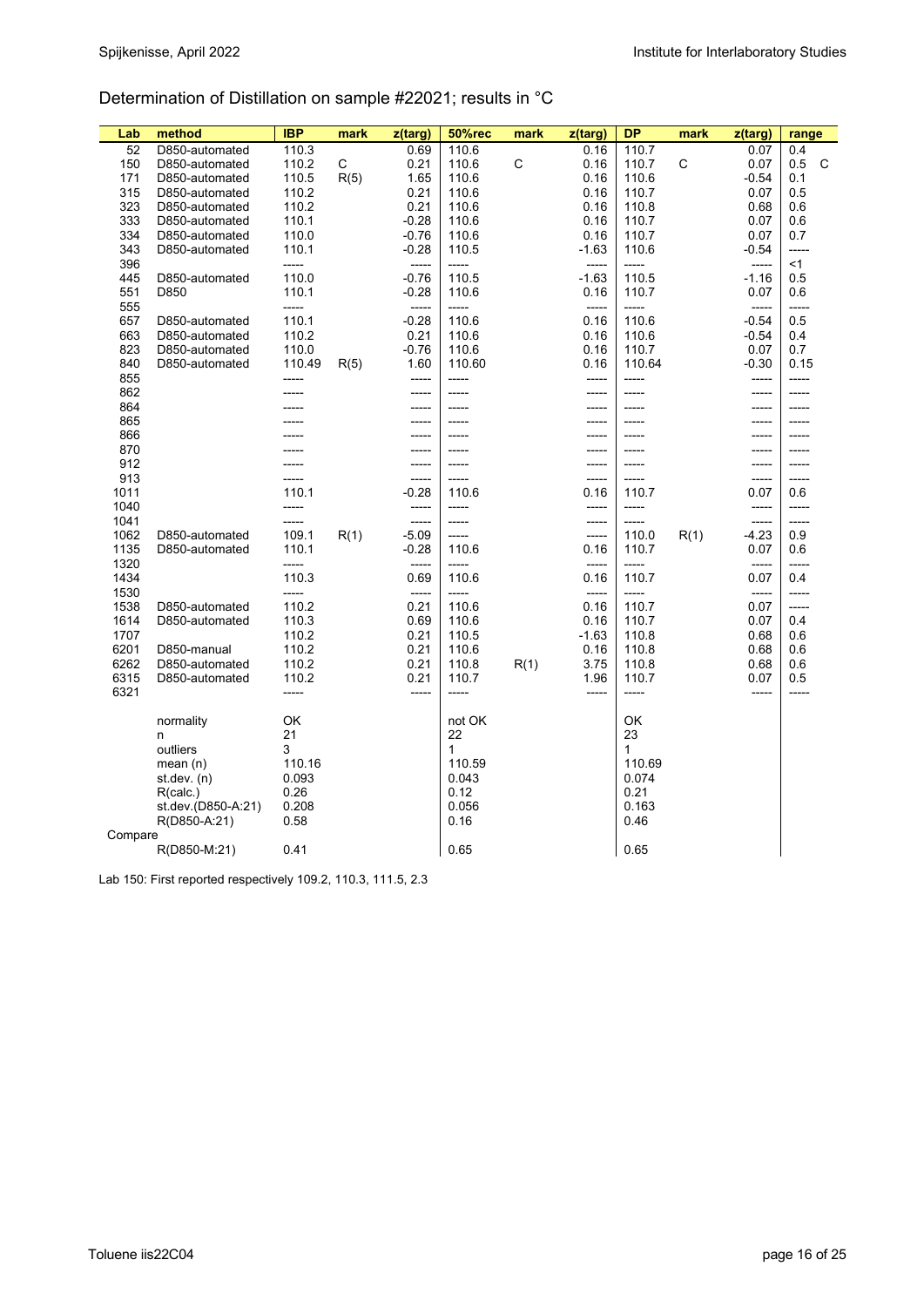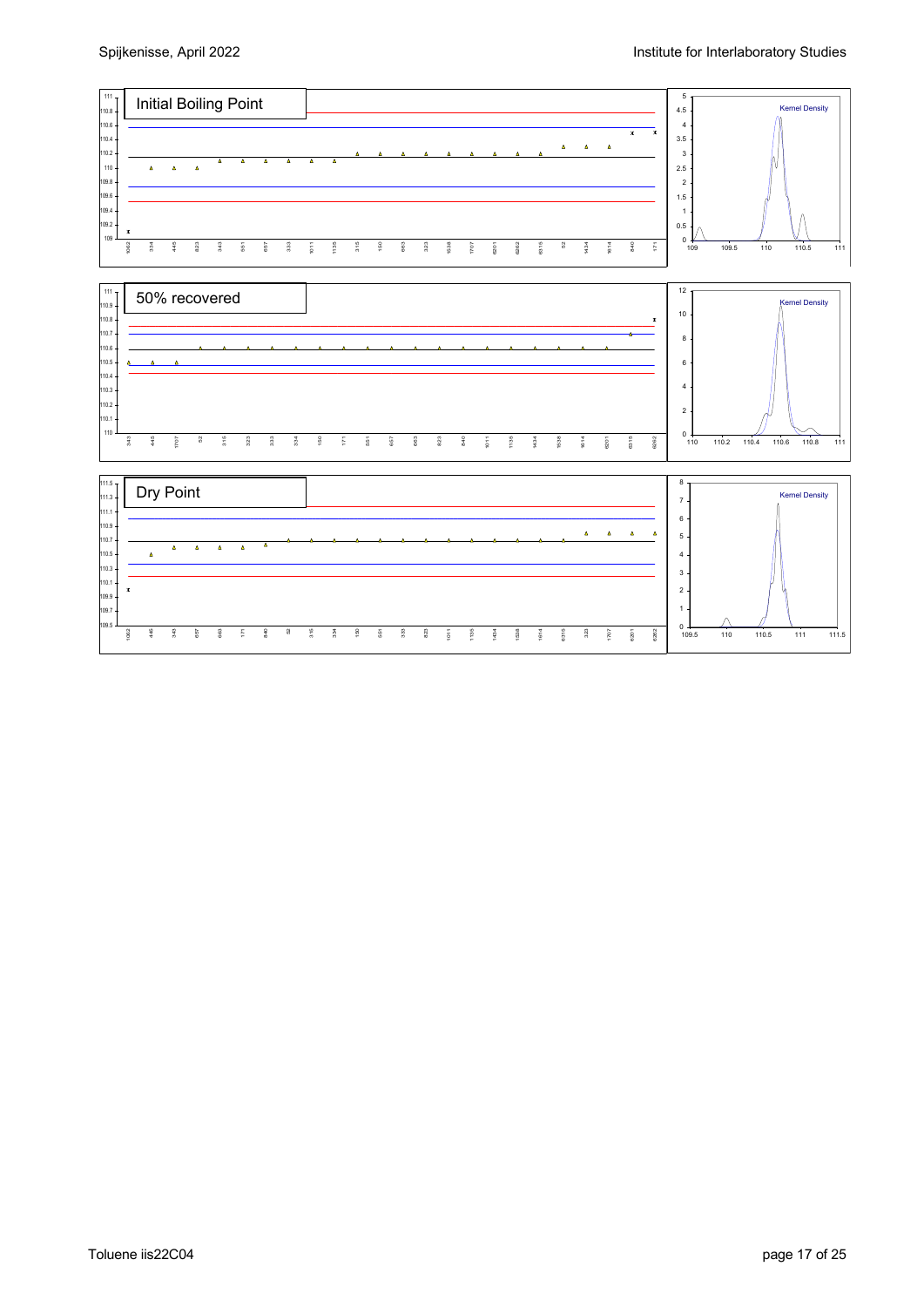## Determination of Purity by GC on sample #22021; results in %M/M

| lab  | method            | value    | mark         | z(targ) | remarks                |
|------|-------------------|----------|--------------|---------|------------------------|
| 52   | D7504             | 99.92    | R(0.05)      | $-4.11$ |                        |
| 150  | D7504             | 99.93    |              | $-1.97$ |                        |
| 171  | D7504             | 99.94    |              | 0.16    |                        |
| 315  | D7504             | 99.94    |              | 0.16    |                        |
| 323  | D7504             | 99.94    |              | 0.16    |                        |
| 333  | D7504             | 99.94    |              | 0.16    |                        |
| 334  | D7504             | 99.95    |              | 2.30    |                        |
| 343  | D2360             | 99.950   |              | 2.30    |                        |
| 396  | D7504             | 99.94    |              | 0.16    |                        |
| 445  | D6526             | 99.9336  |              | $-1.21$ |                        |
| 551  | D7504             | 99.9401  |              | 0.18    |                        |
| 555  |                   | -----    |              | -----   |                        |
| 657  | D7504             | 99.9267  |              | $-2.68$ |                        |
| 663  | D7504             | 99.938   |              | $-0.26$ |                        |
| 823  | D2360             | 99.9401  |              | 0.18    |                        |
| 840  | D7504             | 99.937   |              | $-0.48$ |                        |
| 855  |                   | -----    |              | -----   |                        |
| 862  |                   |          |              |         |                        |
| 864  |                   |          |              |         |                        |
| 865  |                   |          |              |         |                        |
| 866  |                   |          |              |         |                        |
| 870  |                   |          |              | -----   |                        |
| 912  | D7504             | 99.95    |              | 2.30    |                        |
| 913  |                   | -----    |              | -----   |                        |
| 1011 |                   | 99.9405  |              | 0.27    |                        |
| 1040 | D7504             | 99.9344  |              | $-1.03$ |                        |
| 1041 |                   | 99.9436  |              | 0.93    |                        |
| 1062 | D7504             | 99.95    |              | 2.30    |                        |
| 1135 | D7504             | 99.95    |              | 2.30    |                        |
| 1320 | D7504             | 99.9379  |              | $-0.29$ |                        |
| 1434 | D7504             | 99.94065 |              | 0.30    |                        |
| 1530 | D7504             | 99.938   |              | $-0.26$ |                        |
| 1538 | D7504             | 99.94    |              | 0.16    |                        |
| 1614 | D7504             | 99.943   |              | 0.80    |                        |
| 1707 |                   | -----    |              | -----   |                        |
| 6201 | D7504             | 99.93    |              | $-1.97$ |                        |
| 6262 | D7504             | 99.93    | $\mathsf{C}$ | $-1.97$ | First reported 99.9026 |
| 6315 | D7504             | 99.9336  |              | $-1.21$ |                        |
| 6321 | D2360             | 99.9314  |              | $-1.68$ |                        |
|      | normality         | OK       |              |         |                        |
|      | n                 | 29       |              |         |                        |
|      | outliers          | 1        |              |         |                        |
|      | mean $(n)$        | 99.93924 |              |         |                        |
|      | st.dev. $(n)$     | 0.006525 |              |         |                        |
|      | R(calc.)          | 0.01827  |              |         |                        |
|      | st.dev.(D7504:21) | 0.004679 |              |         |                        |
|      | R(D7504:21)       | 0.01310  |              |         |                        |
|      |                   |          |              |         |                        |
|      |                   |          |              |         |                        |

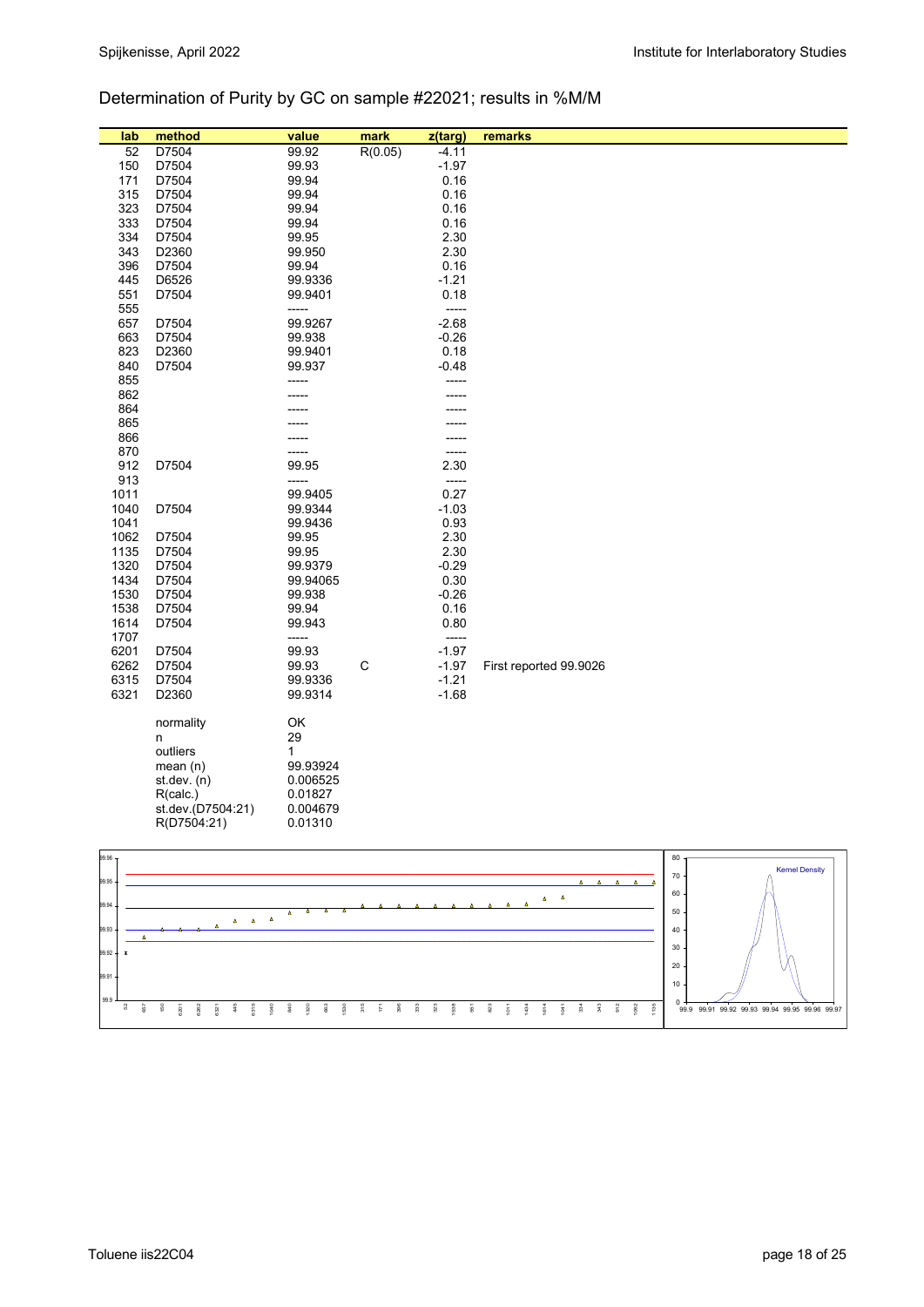## Determination of Benzene on sample #22021; results in mg/kg

| lab           | method                                                      | value                     | mark               | z(targ)                               | remarks                                                                                                                                             |
|---------------|-------------------------------------------------------------|---------------------------|--------------------|---------------------------------------|-----------------------------------------------------------------------------------------------------------------------------------------------------|
| 52            | D7504                                                       | 7                         |                    |                                       |                                                                                                                                                     |
| 150           | D7504                                                       | 9                         | ${\bf C}$          | -----                                 | First reported 0.0009 mg/kg                                                                                                                         |
| 171           | D7504                                                       | 9                         |                    | ----                                  |                                                                                                                                                     |
| 315           | D7504                                                       | 8                         |                    |                                       |                                                                                                                                                     |
| 323<br>333    | D7504<br>D7504                                              | 7<br>7                    |                    |                                       |                                                                                                                                                     |
| 334           | D7504                                                       | $\mathord{<}2$            |                    |                                       |                                                                                                                                                     |
| 343           | D2360                                                       | ~10                       |                    |                                       |                                                                                                                                                     |
| 396           | D7504                                                       | 100                       |                    |                                       |                                                                                                                                                     |
| 445           | D6526                                                       | 5                         |                    |                                       |                                                                                                                                                     |
| 551           | D7504                                                       | $\overline{7}$            |                    |                                       |                                                                                                                                                     |
| 555           |                                                             | -----                     |                    |                                       |                                                                                                                                                     |
| 657           | D7504                                                       | $\boldsymbol{7}$          |                    |                                       |                                                                                                                                                     |
| 663<br>823    | D7504<br>D2360                                              | 7<br>6                    |                    |                                       |                                                                                                                                                     |
| 840           | D7504                                                       | 6.4                       |                    |                                       |                                                                                                                                                     |
| 855           |                                                             |                           |                    |                                       |                                                                                                                                                     |
| 862           |                                                             |                           |                    |                                       |                                                                                                                                                     |
| 864           |                                                             |                           |                    |                                       |                                                                                                                                                     |
| 865           |                                                             |                           |                    |                                       |                                                                                                                                                     |
| 866<br>870    |                                                             |                           |                    |                                       |                                                                                                                                                     |
| 912           | D7504                                                       | 6                         |                    |                                       |                                                                                                                                                     |
| 913           |                                                             | -----                     |                    |                                       |                                                                                                                                                     |
| 1011          |                                                             | $\overline{7}$            |                    |                                       |                                                                                                                                                     |
| 1040          | D7504                                                       | $\overline{7}$            |                    |                                       |                                                                                                                                                     |
| 1041          |                                                             | 9.31                      |                    |                                       |                                                                                                                                                     |
| 1062          | D7504                                                       | 15                        | R(0.01)            |                                       |                                                                                                                                                     |
| 1135<br>1320  | D7504<br>D7504                                              | 7<br>7.68                 |                    |                                       |                                                                                                                                                     |
| 1434          | D7504                                                       | 10.3                      | $\mathsf C$        | -----                                 | First reported 0.00103 mg/kg                                                                                                                        |
| 1530          | D6526                                                       | 6                         |                    |                                       |                                                                                                                                                     |
| 1538          |                                                             | -----                     |                    |                                       |                                                                                                                                                     |
| 1614          | D7504                                                       | $\overline{7}$            |                    |                                       |                                                                                                                                                     |
| 1707          |                                                             | -----<br>$\boldsymbol{7}$ |                    |                                       |                                                                                                                                                     |
| 6201<br>6262  | D7504<br>D7504                                              | 8                         |                    |                                       |                                                                                                                                                     |
| 6315          | D7504                                                       | 7.6                       |                    |                                       |                                                                                                                                                     |
| 6321          | D2360                                                       | 9.422                     |                    |                                       |                                                                                                                                                     |
|               |                                                             |                           |                    |                                       |                                                                                                                                                     |
|               | normality                                                   | OK                        |                    |                                       |                                                                                                                                                     |
|               | n<br>outliers                                               | 25                        |                    |                                       |                                                                                                                                                     |
|               | mean $(n)$                                                  | 1<br>7.388                |                    |                                       |                                                                                                                                                     |
|               | st.dev. (n)                                                 | 1.2332                    |                    |                                       |                                                                                                                                                     |
|               | R(calc.)                                                    | 3.453                     |                    |                                       |                                                                                                                                                     |
|               | st.dev.(D7504:21)                                           | (0.3651)                  |                    |                                       |                                                                                                                                                     |
|               | R(D7504:21)                                                 | (1.022)                   |                    |                                       |                                                                                                                                                     |
|               |                                                             |                           |                    |                                       |                                                                                                                                                     |
| $16 -$        |                                                             |                           |                    |                                       | 0.5                                                                                                                                                 |
| 14            |                                                             |                           |                    |                                       | <b>Kernel Density</b><br>$\pmb{\mathsf{x}}$<br>0.45                                                                                                 |
|               |                                                             |                           |                    |                                       | 0.4<br>0.35                                                                                                                                         |
| $12\,$        |                                                             |                           |                    |                                       | 0.3                                                                                                                                                 |
| 10            |                                                             |                           |                    |                                       | ۵<br>0.25<br>$\lambda$                                                                                                                              |
| $\bf 8$       |                                                             |                           |                    |                                       | Δ<br>$\Delta$<br>$\Delta$<br>0.2<br>$\pmb{\Delta}$<br>$\Delta$                                                                                      |
|               | Δ<br>Δ<br>Δ                                                 | $\Delta$<br>Δ             | Δ                  | Δ<br>$\Delta$                         | 0.15                                                                                                                                                |
| 6<br>$\Delta$ | $\pmb{\Delta}$<br>$\Delta$<br>Δ                             |                           |                    |                                       | 0.1<br>0.05                                                                                                                                         |
|               |                                                             |                           |                    |                                       | 0                                                                                                                                                   |
| 445<br>823    | $\frac{2}{9}$<br>840<br>663<br>530<br>$\overline{5}$<br>657 | $323\,$<br>333<br>8       | 1011<br>640<br>135 | 614<br>$\overline{\textrm{a}}$<br>315 | $\frac{8}{1}$<br>1434<br>320<br>315<br>262<br>$\overline{\mathbf{r}}$<br>1041<br>321<br>1062<br>$\,$ 0<br>$\,$ 5 $\,$<br>$10\,$<br>$15\,$<br>$20\,$ |

8 5 5 8 3 3 4 5 5 6 6 7 8 9 5 5 5 7 8 7

 $\begin{array}{|c|c|c|}\n\hline\n10 & 15 & 20\n\end{array}$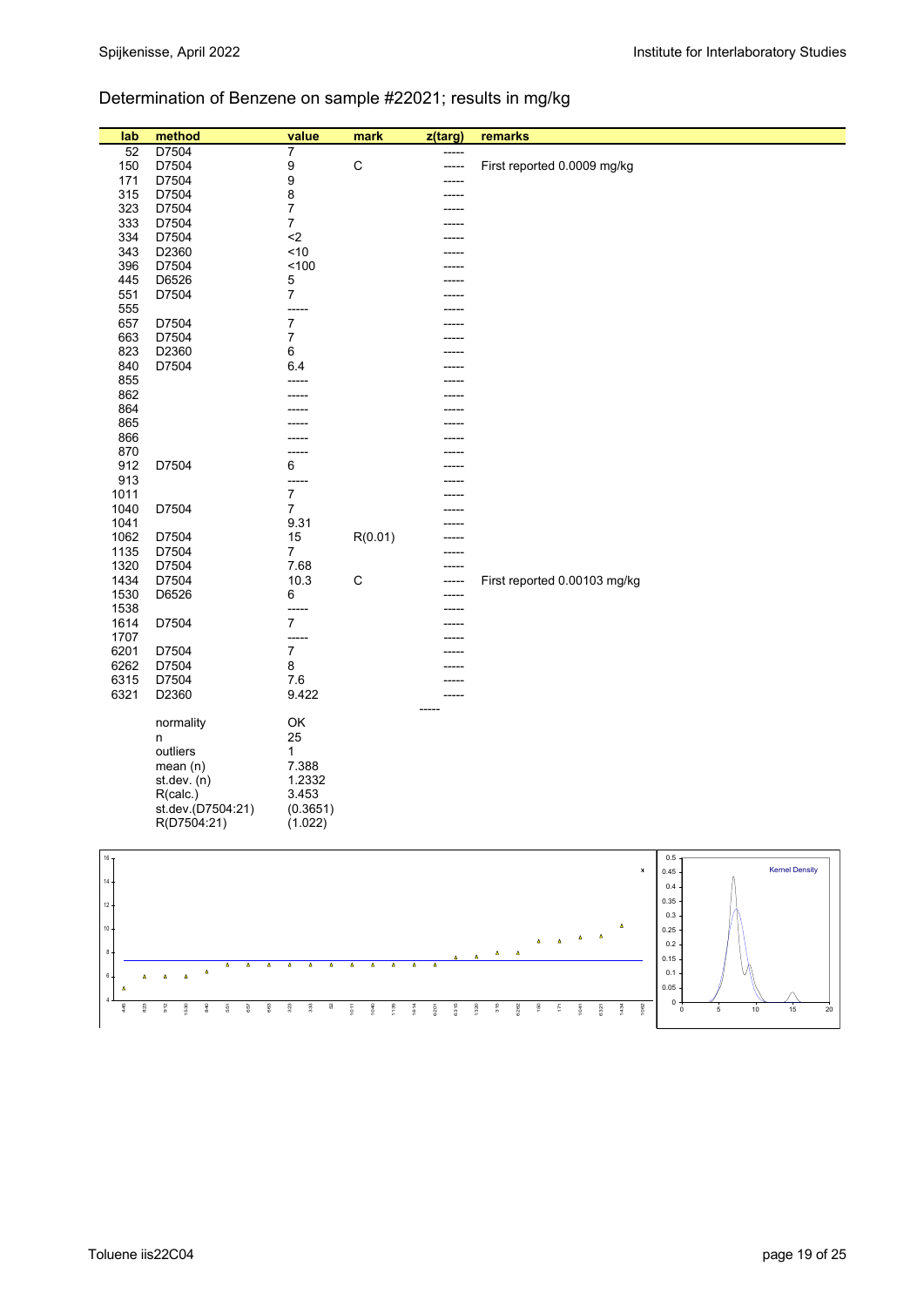## Determination of Nonaromatics on sample #22021; results in mg/kg

| lab  | method            | value        | mark        | z(targ) | remarks                      |
|------|-------------------|--------------|-------------|---------|------------------------------|
| 52   | D7504             | 565          |             | 0.20    |                              |
| 150  | D7504             | 655          | $\mathsf C$ | 0.73    | First reported 0.0655 mg/kg  |
| 171  | D7504             | 477          |             | $-0.31$ |                              |
| 315  | D7504             | 540          |             | 0.06    |                              |
|      |                   |              |             |         |                              |
| 323  | D7504             | 429          |             | $-0.59$ |                              |
| 333  | D7504             | 536          |             | 0.03    |                              |
| 334  | D7504             | 40           | R(0.01)     | $-2.86$ |                              |
| 343  | D2360             | 487          |             | $-0.25$ |                              |
| 396  | D7504             | 500          |             | $-0.18$ |                              |
| 445  | D6526             | 606          |             | 0.44    |                              |
| 551  | D7504             | 509          |             | $-0.12$ |                              |
| 555  |                   | -----        |             | -----   |                              |
| 657  | D7504             | 670          |             | 0.82    |                              |
| 663  | D7504             | 556.5        |             | 0.15    |                              |
| 823  | D2360             | 547          |             | 0.10    |                              |
| 840  | D7504             | 546.0        |             | 0.09    |                              |
| 855  |                   |              |             | -----   |                              |
| 862  |                   |              |             |         |                              |
| 864  |                   |              |             |         |                              |
| 865  |                   |              |             |         |                              |
| 866  |                   |              |             |         |                              |
| 870  |                   |              |             |         |                              |
| 912  |                   |              |             |         |                              |
| 913  |                   |              |             | -----   |                              |
|      |                   | -----<br>531 |             | 0.00    |                              |
| 1011 |                   |              |             |         |                              |
| 1040 | D7504             | 598          |             | 0.40    |                              |
| 1041 |                   | 496.06       |             | $-0.20$ |                              |
| 1062 | D7504             | 411          |             | $-0.70$ |                              |
| 1135 | D7504             | 407          |             | $-0.72$ |                              |
| 1320 | D7504             | 558.23       |             | 0.16    |                              |
| 1434 | D7504             | 516.4        | $\mathsf C$ | $-0.08$ | First reported 0.05164 mg/kg |
| 1530 | D7504             | 600          |             | 0.41    |                              |
| 1538 | D7504             | 507          |             | $-0.14$ |                              |
| 1614 | D7504             | 403          |             | $-0.74$ |                              |
| 1707 |                   | -----        |             | -----   |                              |
| 6201 | D7504             | 451          |             | $-0.46$ |                              |
| 6262 | D7504             | 610          | C           | 0.47    | First reported 771           |
| 6315 | D7504             | 603.8        |             | 0.43    |                              |
| 6321 | D2360             | 534.281      |             | 0.02    |                              |
|      |                   |              |             |         |                              |
|      | normality         | OK           |             |         |                              |
|      | n                 | 28           |             |         |                              |
|      | outliers          | $\mathbf{1}$ |             |         |                              |
|      | mean(n)           | 530.37       |             |         |                              |
|      | st.dev. (n)       | 70.846       |             |         |                              |
|      | R(calc.)          | 198.37       |             |         |                              |
|      | st.dev.(D7504:21) | 171.204      |             |         |                              |
|      | R(D7504:21)       | 479.37       |             |         |                              |
|      |                   |              |             |         |                              |



Toluene iis22C04 page 20 of 25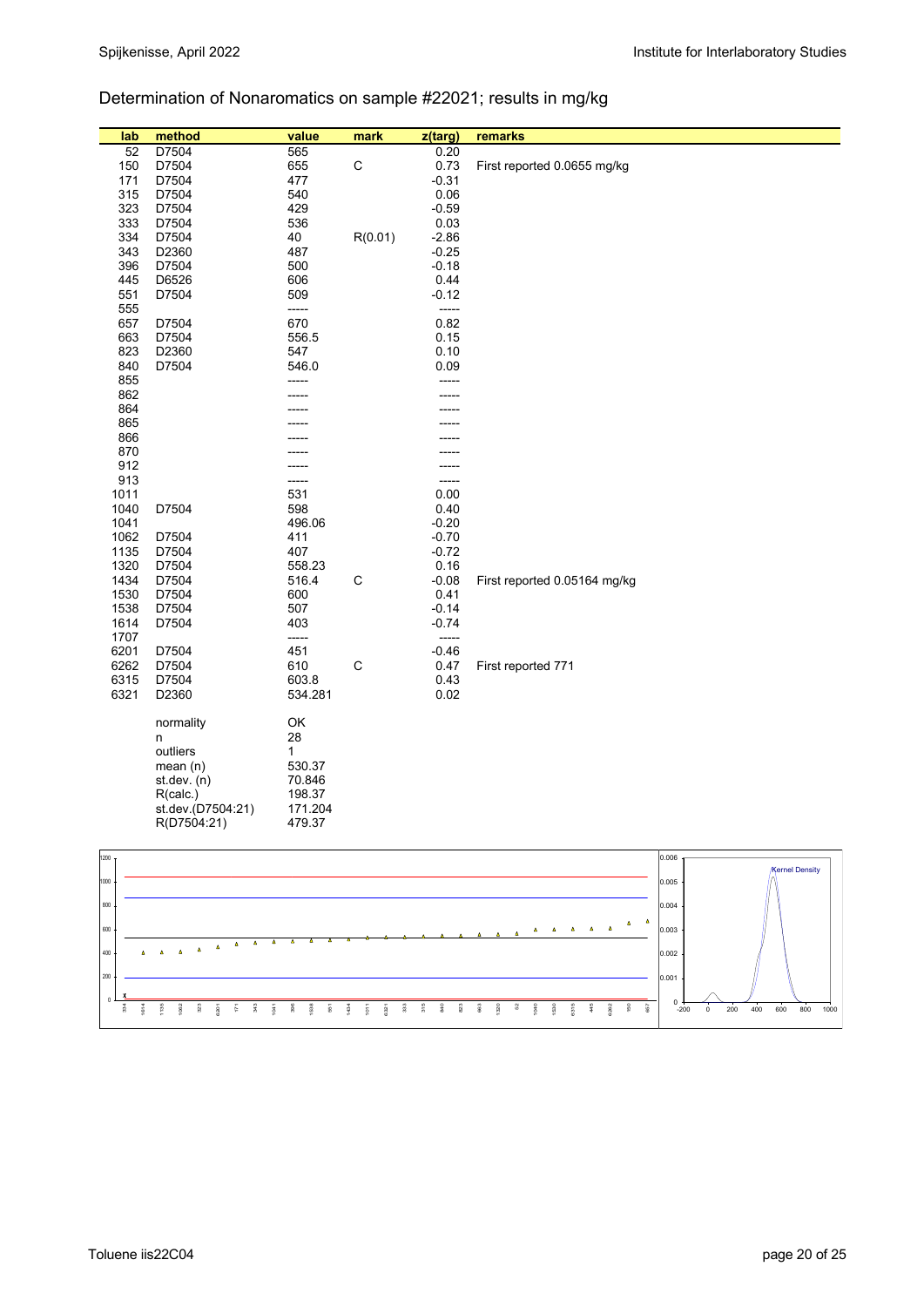## Determination of Total Impurities on sample #22021; results in mg/kg

| lab  | method                         | value   | mark        | z(targ) | remarks                      |
|------|--------------------------------|---------|-------------|---------|------------------------------|
| 52   | D7504                          | 800     |             | 2.89    |                              |
| 150  | D7504                          | 720     | $\mathsf C$ | 1.65    | First reported 0.072 mg/kg   |
| 171  | D7504                          | 632     |             | 0.29    |                              |
| 315  | D7504                          | 600     |             | $-0.20$ |                              |
| 323  | D7504                          | 520     |             | $-1.44$ |                              |
| 333  | D7504                          | 591     |             | $-0.34$ |                              |
|      |                                |         |             |         |                              |
| 334  | D7504                          | 490     |             | $-1.90$ |                              |
| 343  | D2360                          | 543     |             | $-1.08$ |                              |
| 396  |                                | -----   |             | $-----$ |                              |
| 445  | D6526                          | 664     |             | 0.79    |                              |
| 551  | D7504                          | 599     |             | $-0.22$ |                              |
| 555  |                                | -----   |             | -----   |                              |
| 657  | D7504                          | 733     | $\mathsf C$ | 1.85    | First reported 56            |
| 663  | D7504                          | 619     |             | 0.09    |                              |
| 823  | D2360                          | 599     |             | $-0.22$ |                              |
| 840  | D7504                          | 633.3   |             | 0.31    |                              |
| 855  |                                | -----   |             | -----   |                              |
| 862  |                                |         |             |         |                              |
| 864  |                                |         |             |         |                              |
| 865  |                                |         |             |         |                              |
| 866  |                                |         |             |         |                              |
| 870  |                                |         |             |         |                              |
| 912  |                                |         |             |         |                              |
| 913  |                                | -----   |             | -----   |                              |
| 1011 |                                | 595     |             | $-0.28$ |                              |
| 1040 | D7504                          | 656     |             | 0.66    |                              |
| 1041 |                                | 564.49  |             | $-0.75$ |                              |
| 1062 | D7504                          | 504     |             | $-1.69$ |                              |
| 1135 | D7504                          | 458     |             | $-2.40$ |                              |
| 1320 | D7504                          | 620.98  |             | 0.12    |                              |
| 1434 | D7504                          | 593.5   | C           | $-0.30$ | First reported 0.05935 mg/kg |
|      |                                |         |             | 0.11    |                              |
| 1530 | D7504                          | 620     |             |         |                              |
| 1538 |                                | -----   |             | -----   |                              |
| 1614 | D7504                          | 460     |             | $-2.37$ |                              |
| 1707 |                                | -----   |             | -----   |                              |
| 6201 | D7504                          | 700     |             | 1.34    |                              |
| 6262 | D7504                          | 689     | $\mathsf C$ | 1.17    | First reported 974           |
| 6315 | D7504                          | 664.3   |             | 0.79    |                              |
| 6321 | D2360                          | 686.306 |             | 1.13    |                              |
|      |                                |         |             |         |                              |
|      | normality                      | OK      |             |         |                              |
|      | n                              | 27      |             |         |                              |
|      | outliers                       | 0       |             |         |                              |
|      | mean(n)                        | 613.14  |             |         |                              |
|      | st.dev. $(n)$                  | 83.121  |             |         |                              |
|      | R(calc.)                       | 232.74  |             |         |                              |
|      | st.dev.(Horwitz 3 comp) 64.666 |         |             |         |                              |
|      | R(Horwitz 3 comp)              | 181.06  |             |         |                              |
|      |                                |         |             |         |                              |

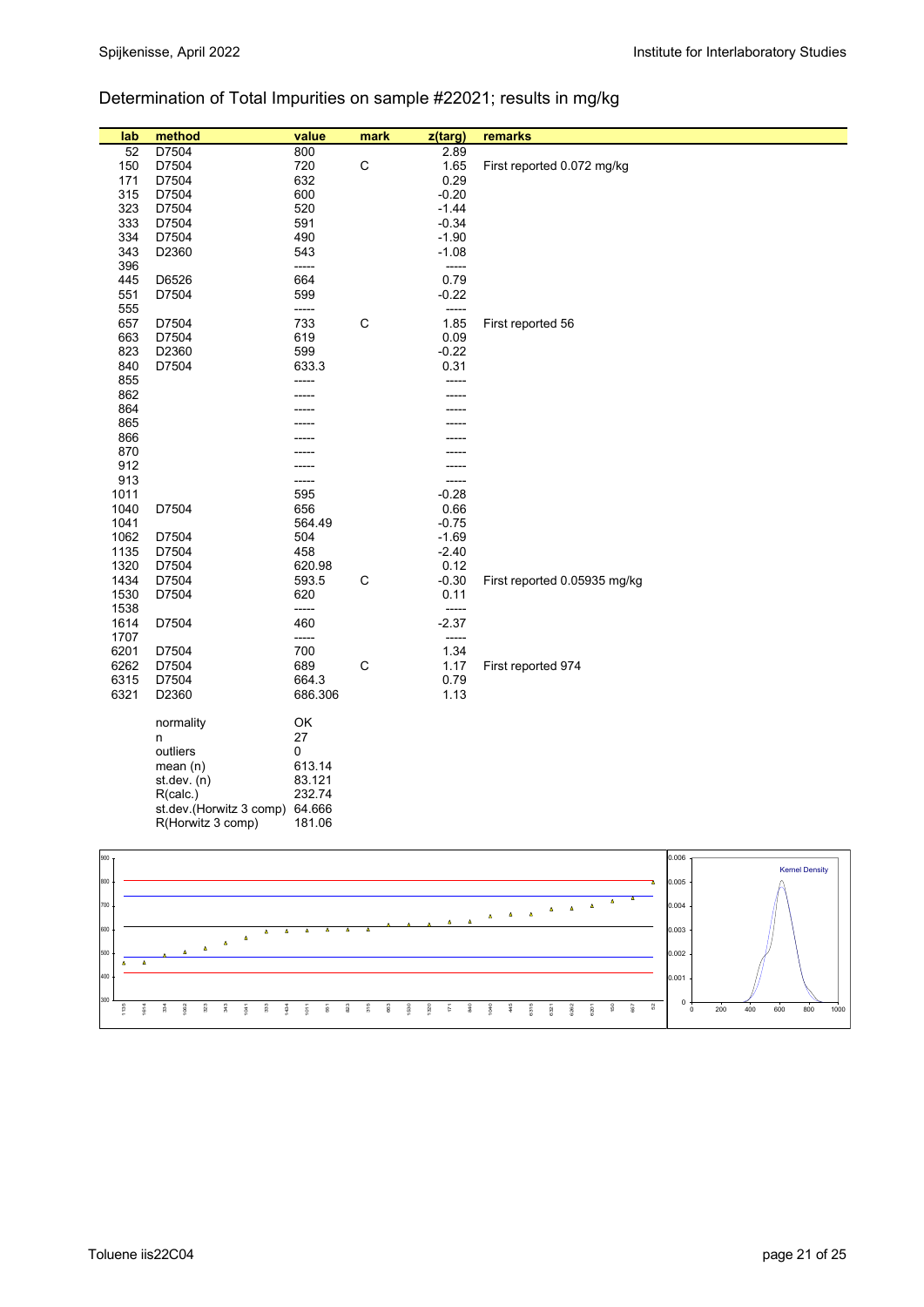## Determination of Refractive Index at 25°C on sample #22021;

| method<br>lab<br>value<br>mark<br>z(targ)<br>remarks<br>52<br>-----<br>-----<br>1.4938<br>$-1.01$<br>150<br>D1218<br>D1218<br>0.11<br>171<br>1.4940 |  |
|-----------------------------------------------------------------------------------------------------------------------------------------------------|--|
|                                                                                                                                                     |  |
|                                                                                                                                                     |  |
|                                                                                                                                                     |  |
| 315<br>-----<br>-----                                                                                                                               |  |
| 323<br>D1218<br>1.4939<br>$-0.45$                                                                                                                   |  |
| 333<br>D1218<br>1.4940<br>0.11                                                                                                                      |  |
| 334<br>-----<br>-----                                                                                                                               |  |
| D1218<br>0.11<br>343<br>1.4940<br>396<br>-----<br>-----                                                                                             |  |
| 1.4942<br>1.23<br>445<br>D1218                                                                                                                      |  |
| 551<br>D1218<br>1.4938<br>$-1.01$                                                                                                                   |  |
| 555<br>-----<br>-----                                                                                                                               |  |
| 657<br>D1218<br>1.49390<br>$-0.45$                                                                                                                  |  |
| 663<br>-----<br>-----<br>823<br>D1218<br>1.49396<br>$-0.11$                                                                                         |  |
| $-0.39$<br>840<br>D1218<br>1.49391                                                                                                                  |  |
| 855<br>-----<br>-----                                                                                                                               |  |
| 862                                                                                                                                                 |  |
| 864                                                                                                                                                 |  |
| 865                                                                                                                                                 |  |
| 866<br>870<br>-----<br>-----                                                                                                                        |  |
| D1218<br>1.4940<br>912<br>0.11                                                                                                                      |  |
| 913<br>-----<br>-----                                                                                                                               |  |
| 1011                                                                                                                                                |  |
| 1040                                                                                                                                                |  |
| 1041<br>1062<br>-----<br>-----                                                                                                                      |  |
| 1135<br>D1218<br>1.4940<br>0.11                                                                                                                     |  |
| 1320<br>$-----$<br>-----                                                                                                                            |  |
| 0.67<br>1434<br>D1218<br>1.4941                                                                                                                     |  |
| 1530<br>2.69<br>D1218<br>1.49446<br>DG(0.05)<br>1538<br>-----                                                                                       |  |
| -----<br>0.67<br>1614<br>D1218<br>1.4941                                                                                                            |  |
| 1707<br>$-0.39$<br>D1218<br>1.49391<br>C<br>First reported 1.4969                                                                                   |  |
| 6201<br>D1218<br>1.4944<br>DG(0.05)<br>2.35                                                                                                         |  |
| 6262<br>D1218<br>1.4941<br>0.67                                                                                                                     |  |
| 6315<br>-----<br>-----                                                                                                                              |  |
| 6321<br>-----<br>-----                                                                                                                              |  |
| OK<br>normality                                                                                                                                     |  |
| 16<br>n                                                                                                                                             |  |
| 2<br>outliers                                                                                                                                       |  |
| 1.49398<br>mean $(n)$<br>0.000110                                                                                                                   |  |
| st.dev. $(n)$<br>0.00031<br>R(calc.)                                                                                                                |  |
| st.dev.(D1218:21)<br>0.000179                                                                                                                       |  |
| R(D1218:21)<br>0.0005                                                                                                                               |  |
|                                                                                                                                                     |  |

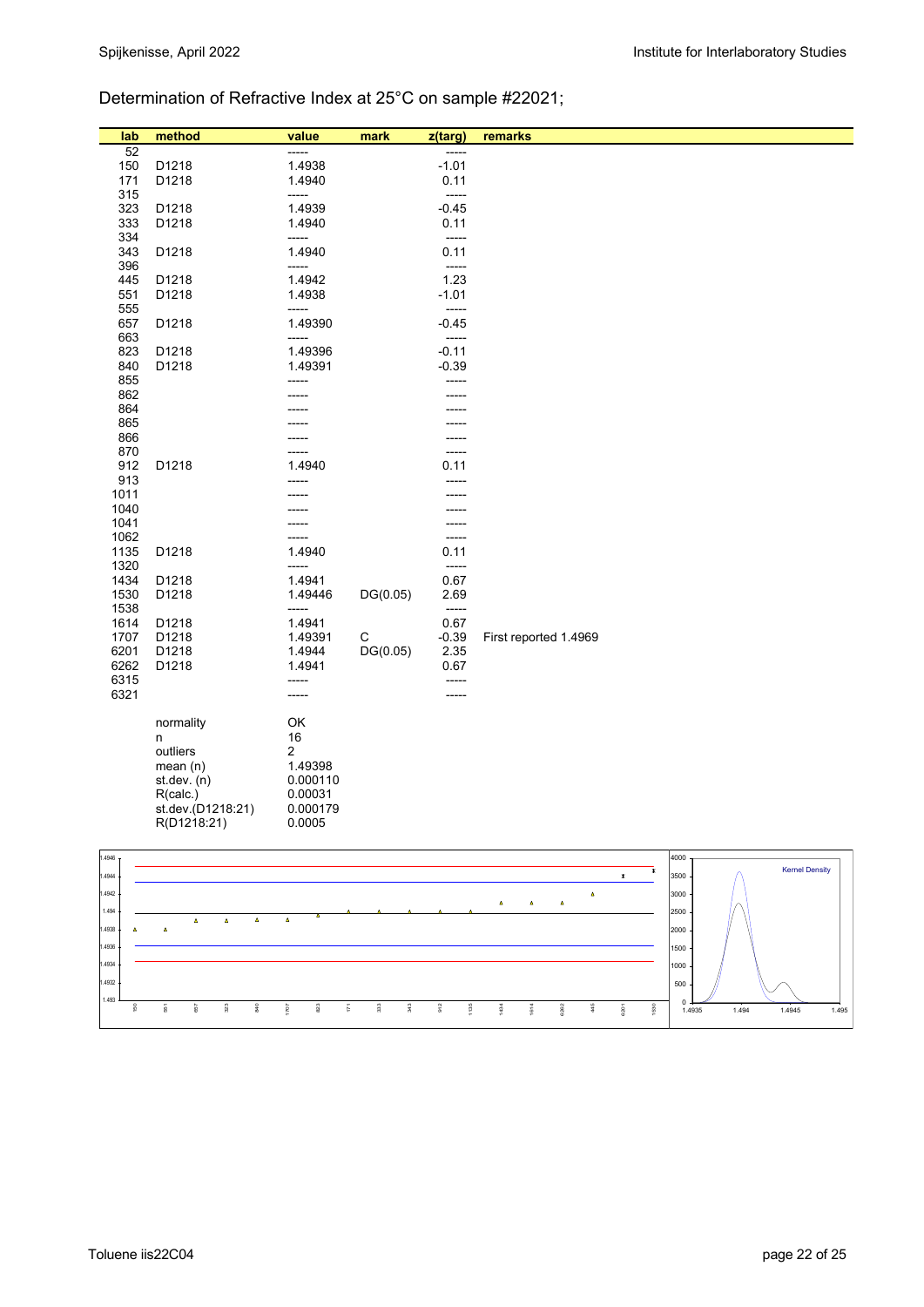## Determination of Water on sample #22021; results in mg/kg

| lab  | method            | value  | mark        | z(targ) | remarks            |
|------|-------------------|--------|-------------|---------|--------------------|
| 52   | E1064             | 120    |             | $-0.64$ |                    |
| 150  | E1064             | 127.4  |             | 0.41    |                    |
| 171  | E1064             | 119    |             | $-0.78$ |                    |
| 315  | D7375             | 120    |             | $-0.64$ |                    |
| 323  | E1064             | 126    |             | 0.21    |                    |
| 333  |                   | -----  |             | -----   |                    |
|      |                   | 122    |             | $-0.36$ |                    |
| 334  | E1064             |        |             |         |                    |
| 343  | E1064             | 120    |             | $-0.64$ |                    |
| 396  |                   | -----  |             | -----   |                    |
| 445  | E1064             | 118.6  |             | $-0.84$ |                    |
| 551  | E1064             | 137    |             | 1.76    |                    |
| 555  |                   | -----  |             | -----   |                    |
| 657  | E1064             | 122.4  |             | $-0.30$ |                    |
| 663  |                   | -----  |             | -----   |                    |
| 823  | E1064             | 115    |             | $-1.35$ |                    |
| 840  | E1064             | 124.9  |             | 0.05    |                    |
| 855  |                   | -----  |             | -----   |                    |
| 862  |                   |        |             |         |                    |
| 864  |                   |        |             |         |                    |
| 865  |                   |        |             |         |                    |
| 866  |                   |        |             |         |                    |
| 870  |                   |        |             | -----   |                    |
| 912  | E1064             | 128.7  |             | 0.59    |                    |
| 913  |                   |        |             | -----   |                    |
|      |                   | -----  |             |         |                    |
| 1011 |                   | -----  |             | -----   |                    |
| 1040 | DIN51777          | 128    |             | 0.49    |                    |
| 1041 |                   | -----  |             | -----   |                    |
| 1062 | D6304             | 80     | R(0.01)     | $-6.30$ |                    |
| 1135 | E1064             | 121    |             | $-0.50$ |                    |
| 1320 | E203              | 120    | $\mathsf C$ | $-0.64$ | First reported 142 |
| 1434 | D6304             | 127.3  |             | 0.39    |                    |
| 1530 | E1064             | 127.8  |             | 0.46    |                    |
| 1538 |                   | -----  |             | -----   |                    |
| 1614 | E1064             | 140    | $\mathsf C$ | 2.19    | First reported 150 |
| 1707 | E1064             | 125    |             | 0.07    |                    |
| 6201 | E1064             | 130    |             | 0.77    |                    |
| 6262 | E1064             | 124    |             | $-0.07$ |                    |
| 6315 |                   | -----  |             | -----   |                    |
| 6321 | E1064             | 120    |             | $-0.64$ |                    |
|      |                   |        |             |         |                    |
|      |                   | not OK |             |         |                    |
|      | normality         |        |             |         |                    |
|      | n                 | 23     |             |         |                    |
|      | outliers          | 1      |             |         |                    |
|      | mean $(n)$        | 124.53 |             |         |                    |
|      | st.dev. $(n)$     | 5.901  |             |         |                    |
|      | R(calc.)          | 16.52  |             |         |                    |
|      | st.dev.(E1064:16) | 7.071  |             |         |                    |
|      | R(E1064:16)       | 19.80  |             |         |                    |

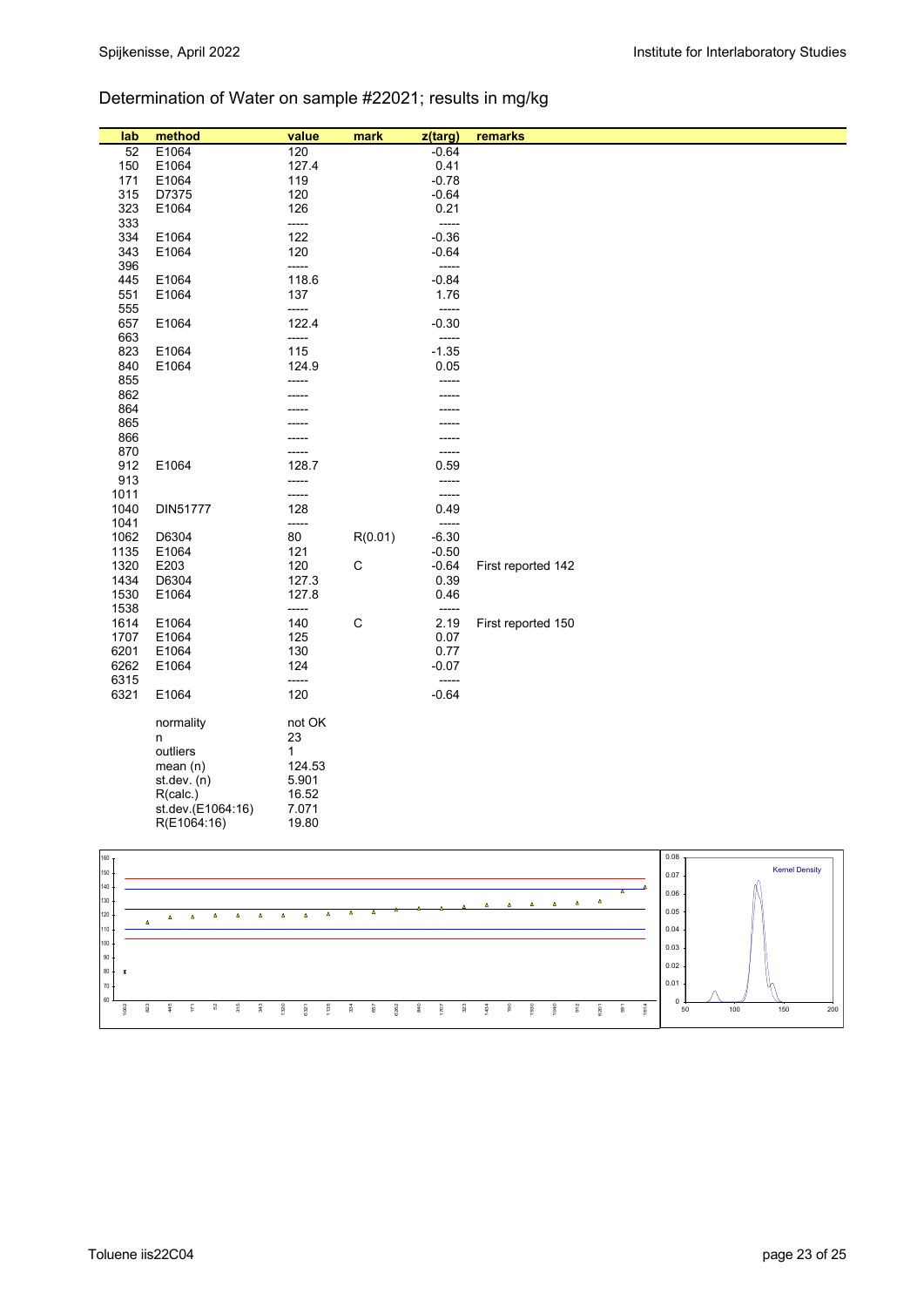#### **APPENDIX 2**

#### **Number of participants per country**

 4 labs in BELGIUM 2 labs in BRAZIL 1 lab in CANADA 6 labs in CHINA, People's Republic 2 labs in FRANCE 4 labs in GERMANY 3 labs in INDIA 1 lab in ISRAEL 1 lab in ITALY 1 lab in KOREA, Republic of 2 labs in NETHERLANDS 1 lab in POLAND 1 lab in PORTUGAL 1 lab in SINGAPORE 1 lab in SLOVAKIA 1 lab in SPAIN 1 lab in THAILAND 1 lab in TURKEY 2 labs in UNITED KINGDOM 2 labs in UNITED STATES OF AMERICA 1 lab in VIETNAM